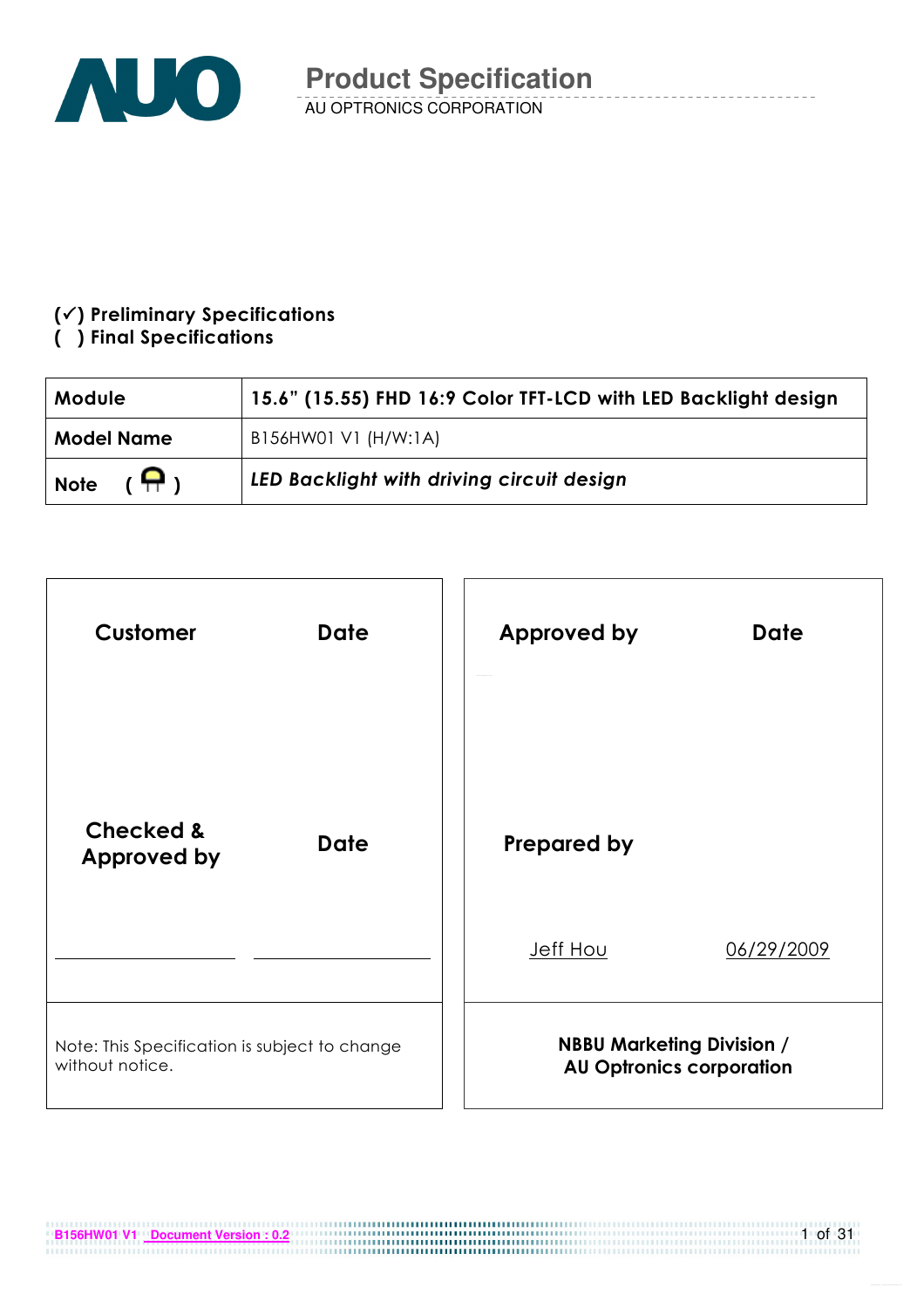

# **Product Specification**<br>AU OPTRONICS CORPORATION

# **Contents**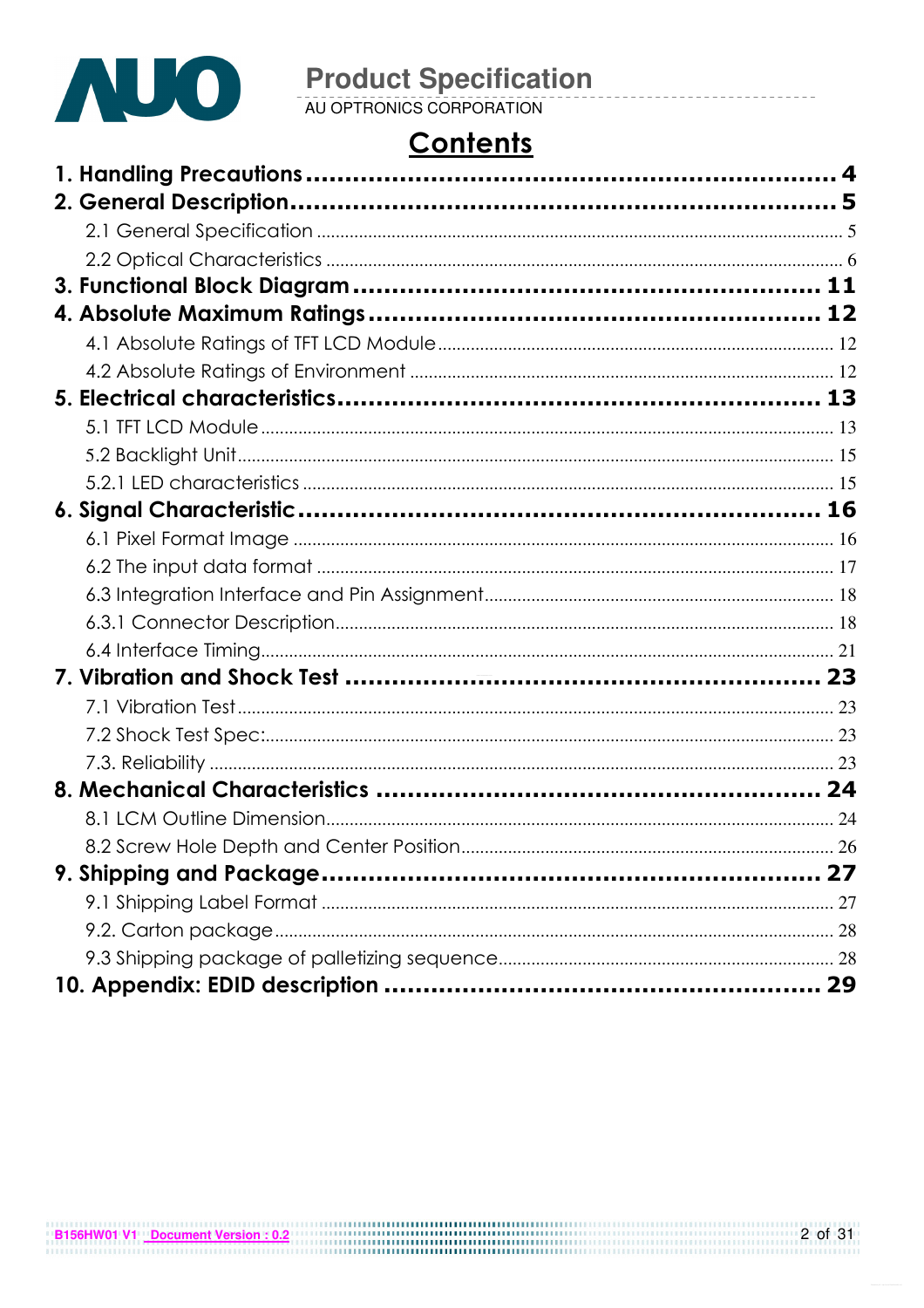

AU OPTRONICS CORPORATION

# Record of Revision

|     | Version and Date   Page |     | Old description                         | <b>New Description</b> | <b>Remark</b> |
|-----|-------------------------|-----|-----------------------------------------|------------------------|---------------|
| 0.1 | 2009/05/13              | All | <b>Preliminary Edition for Customer</b> |                        |               |
| 0.2 | 2009/06/16              | 27  | Updated Shipping leabel                 |                        |               |
| 0.2 | 2009/06/16              | 29  | <b>Updated EDID</b>                     |                        |               |
|     |                         |     |                                         |                        |               |
|     |                         |     |                                         |                        |               |
|     |                         |     |                                         |                        |               |
|     |                         |     |                                         |                        |               |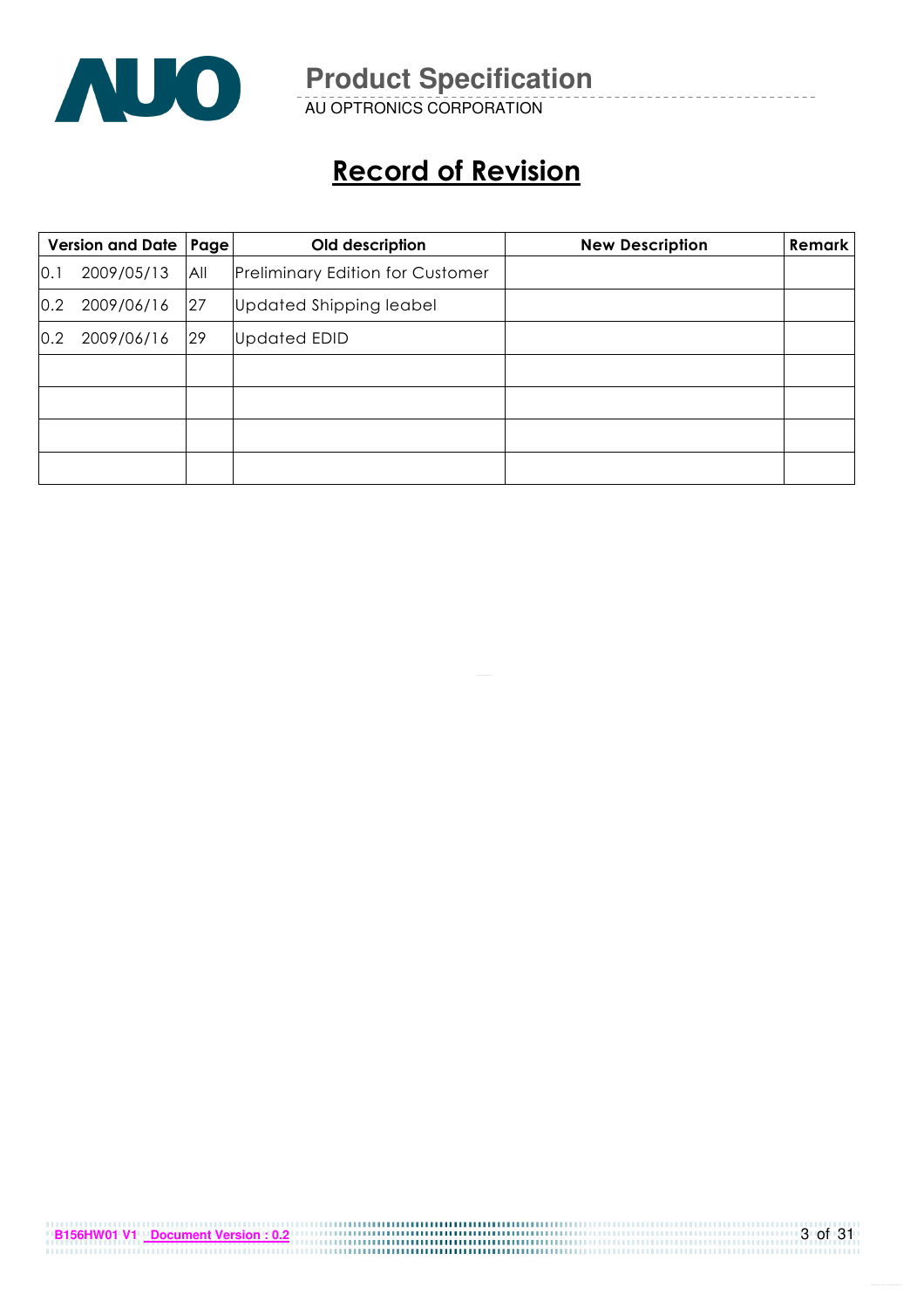

### 1. Handling Precautions

- 1) Since front polarizer is easily damaged, pay attention not to scratch it.
- 2) Be sure to turn off power supply when inserting or disconnecting from input connector.
- 3) Wipe off water drop immediately. Long contact with water may cause discoloration or spots.
- 4) When the panel surface is soiled, wipe it with absorbent cotton or other soft cloth.
- 5) Since the panel is made of glass, it may break or crack if dropped or bumped on hard surface.
- 6) Since CMOS LSI is used in this module, take care of static electricity and insure human earth when handling.
- 7) Do not open nor modify the Module Assembly.
- 8) Do not press the reflector sheet at the back of the module to any directions.
- 9) At the insertion or removal of the Signal Interface Connector, be sure not to rotate nor tilt the Interface Connector of the TFT Module.
- 11) After installation of the TFT Module into an enclosure (Notebook PC Bezel, for example), do not twist nor bend the TFT Module even momentary. At designing the enclosure, it should be taken into consideration that no bending/twisting forces are applied to the TFT Module from outside. Otherwise the TFT Module may be damaged.
- 12)Small amount of materials having no flammability grade is used in the LCD module. The LCD module should be supplied by power complied with requirements of Limited Power Source (IEC60950 or UL1950), or be applied exemption.
- 13)Disconnecting power supply before handling LCD modules, it can prevent electric shock, DO NOT TOUCH the electrode parts, cables, connectors and LED circuit part of TFT module that a LED light bar build in as a light source of back light unit. It can prevent electros tic breakdown.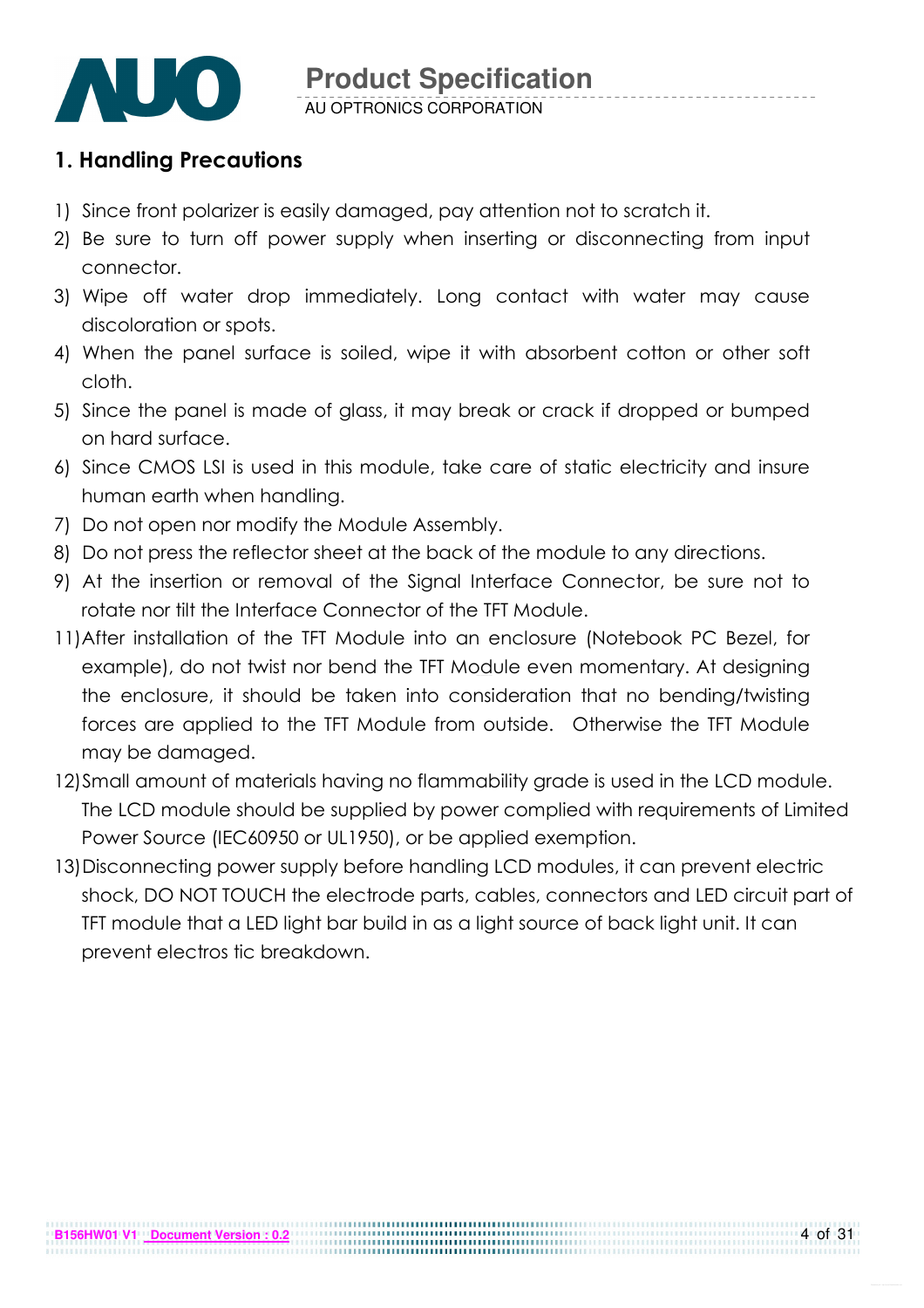

AU OPTRONICS CORPORATION

# 2. General Description

B156HW01 V1 is a Color Active Matrix Liquid Crystal Display composed of a TFT LCD panel, a driver circuit, and LED backlight system. The screen format is intended to support the 16:9 FHD (1920(H) x 1080(V)) screen and 262k colors (RGB 6-bits data driver) with LED backlight driving circuit. All input signals are LVDS interface compatible.

B156HW01 V1 is designed for a display unit of notebook style personal computer and industrial machine.

# 2.1 General Specification

The following items are characteristics summary on the table at 25  $\degree$ C condition:

**B156HW01 V1 Document Version : 0.2**

| <b>Items</b>                                               | Unit                 | <b>Specifications</b>                           |                                                            |       |       |  |  |
|------------------------------------------------------------|----------------------|-------------------------------------------------|------------------------------------------------------------|-------|-------|--|--|
| Screen Diagonal                                            | [mm]                 | 394.87                                          |                                                            |       |       |  |  |
| <b>Active Area</b>                                         | [mm]                 | 344.16 X 193.59                                 |                                                            |       |       |  |  |
| Pixels H x V                                               |                      | 1920x3(RGB) x 1080                              |                                                            |       |       |  |  |
| <b>Pixel Pitch</b>                                         | [mm]                 | 0.215X0.215                                     |                                                            |       |       |  |  |
| Pixel Format                                               |                      | R.G.B. Vertical Stripe                          |                                                            |       |       |  |  |
| Display Mode                                               |                      | Normally White                                  |                                                            |       |       |  |  |
| White Luminance (ILED=20mA)<br>(Note: ILED is LED current) | [cd/m <sup>2</sup> ] |                                                 | 300 typ. (5 points average)<br>270 min. (5 points average) |       |       |  |  |
| Luminance Uniformity                                       |                      | $1.25$ max. (5 points)<br>1.53 max. (13 points) |                                                            |       |       |  |  |
| Contrast Ratio                                             |                      | 400:1                                           |                                                            |       |       |  |  |
| Response Time                                              | [ms]                 | 8 typ/16max                                     |                                                            |       |       |  |  |
| Nominal Input Voltage VDD                                  | [Volt]               | $+3.3$ typ.                                     |                                                            |       |       |  |  |
| Power Consumption                                          | [Watt]               | 8 max. (Include Logic and BLU power)            |                                                            |       |       |  |  |
| Weight                                                     | [Grams]              | 470 max.                                        |                                                            |       |       |  |  |
| <b>Physical Size</b>                                       | [mm]                 |                                                 | Min.                                                       | Typ.  | Max.  |  |  |
| Without inverter, bracket.                                 |                      | Length                                          |                                                            | 359.3 | 359.8 |  |  |
|                                                            |                      | Width                                           |                                                            | 209.5 | 210   |  |  |
|                                                            |                      | Thickness                                       |                                                            |       | 5.7   |  |  |
| <b>Electrical Interface</b>                                |                      | 2 channel LVDS                                  |                                                            |       |       |  |  |
| <b>Glass Thickness</b>                                     | [mm]                 | 0.5                                             |                                                            |       |       |  |  |
| Surface Treatment                                          |                      | Anti-Glare                                      |                                                            |       |       |  |  |
| Support Color                                              |                      | 262K colors (RGB 6-bit)                         |                                                            |       |       |  |  |
| Temperature Range<br>Operating<br>Storage (Non-Operating)  | [°C]<br>[°C]         | $0$ to $+50$<br>$-20$ to $+60$                  |                                                            |       |       |  |  |
| <b>RoHS Compliance</b>                                     |                      | <b>RoHS Compliance</b>                          |                                                            |       |       |  |  |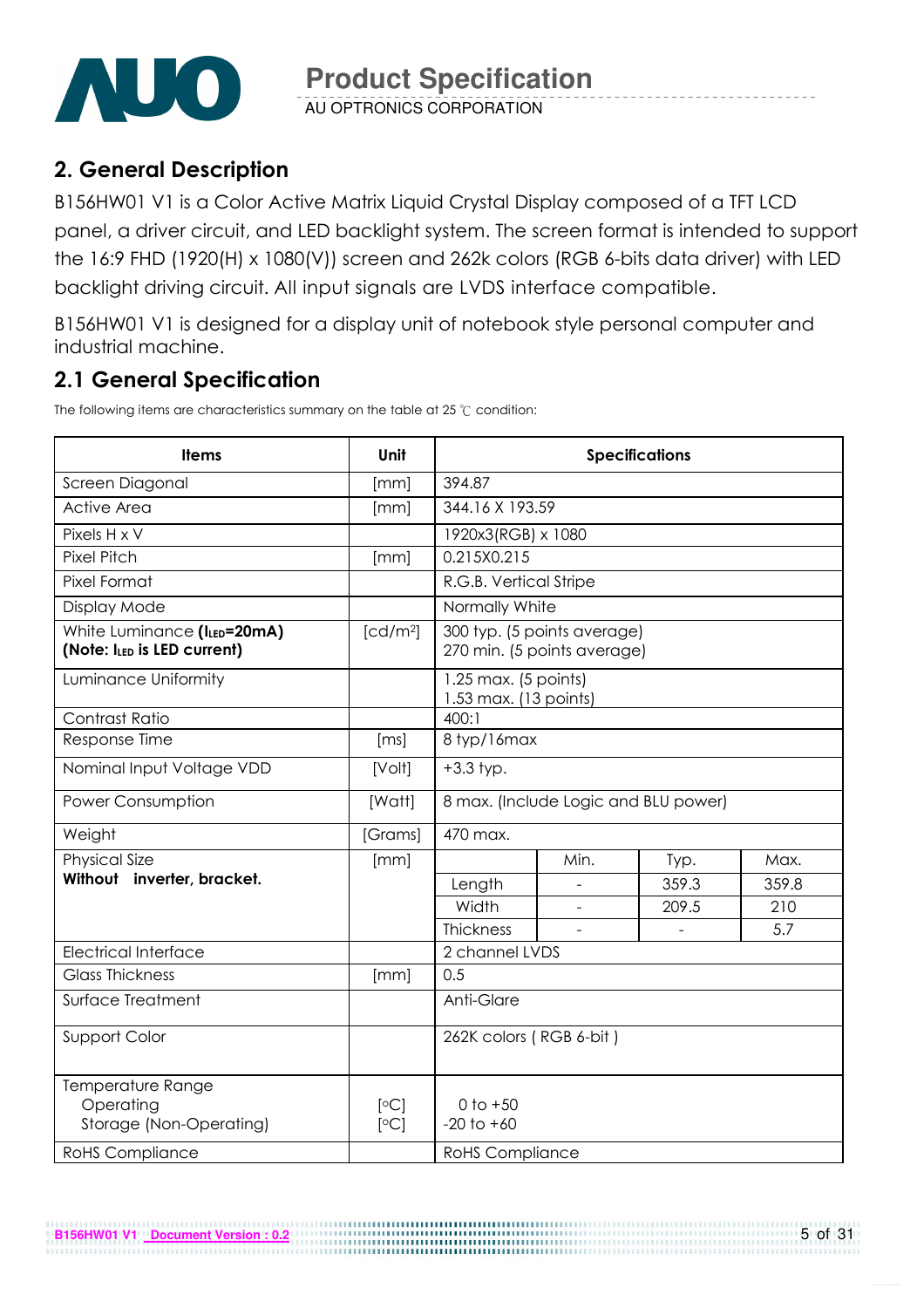

AU OPTRONICS CORPORATION

# 2.2 Optical Characteristics

The optical characteristics are measured under stable conditions at 25°C (Room Temperature) :

| Item                         |             | Symbol          | Conditions            | Min.                     | Typ.                     | Max.                     | Unit                 | Note           |
|------------------------------|-------------|-----------------|-----------------------|--------------------------|--------------------------|--------------------------|----------------------|----------------|
| White Luminance<br>ILED=20mA |             |                 | 5 points average      | 270                      | 300                      | $\frac{1}{2}$            | cd/m <sup>2</sup>    | 1, 4, 5.       |
| Viewing Angle                |             | $\Theta_{R}$    | Horizontal<br>(Right) |                          | 70                       | $\overline{\phantom{0}}$ | degre                |                |
|                              |             | $\Theta_L$      | $CR = 10$<br>(Left)   |                          | 70                       |                          | $\boldsymbol{\rm e}$ |                |
|                              |             | ΨH              | Vertical<br>(Upper)   |                          | 60                       |                          |                      | 4, 9           |
|                              |             | $\Psi L$        | $CR = 10$<br>(Lower)  |                          | 60                       |                          |                      |                |
| Luminance Uniformity         |             | $\delta_{5P}$   | 5 Points              | $\overline{\phantom{a}}$ | $\overline{\phantom{a}}$ | 1.25                     |                      | 1, 3, 4        |
| Luminance Uniformity         |             | $\delta$ 13P    | 13 Points             |                          |                          | 1.53                     |                      | 2, 3, 4        |
| Contrast Ratio               |             | ${\sf CR}$      |                       | 300                      | 400                      |                          |                      | 4, 6           |
| Cross talk                   |             | %               |                       |                          |                          | 4                        |                      | 4, 7           |
|                              |             | $T_r$           | Rising                |                          | $\overline{2}$           |                          |                      |                |
| Response Time                |             | $T_f$           | Falling               |                          | $\boldsymbol{6}$         |                          | msec                 | 4, 8           |
|                              |             | T <sub>RT</sub> | Rising + Falling      | $\overline{\phantom{a}}$ | $\,8\,$                  | 16                       |                      |                |
|                              |             | Rx              |                       | 0.593                    | 0.623                    | 0.653                    |                      |                |
|                              | Red         | <b>Ry</b>       |                       | 0.321                    | 0.351                    | 0.381                    |                      |                |
|                              |             | Gx              |                       | 0.306                    | 0.336                    | 0.366                    |                      |                |
| Color /                      | Green       | Gy              |                       | 0.544                    | 0.574                    | 0.604                    |                      |                |
| Chromaticity<br>Coodinates   |             | <b>Bx</b>       | <b>CIE 1931</b>       | 0.118                    | 0.148                    | 0.178                    |                      | $\overline{4}$ |
|                              | <b>Blue</b> | By              |                       | 0.023                    | 0.053                    | 0.083                    |                      |                |
|                              |             | Wx              |                       | 0.283                    | 0.313                    | 0.343                    |                      |                |
|                              | White       | Wy              |                       | 0.299                    | 0.329                    | 0.359                    |                      |                |
| <b>NTSC</b>                  |             | $\%$            |                       |                          | 60                       | $\overline{\phantom{a}}$ |                      |                |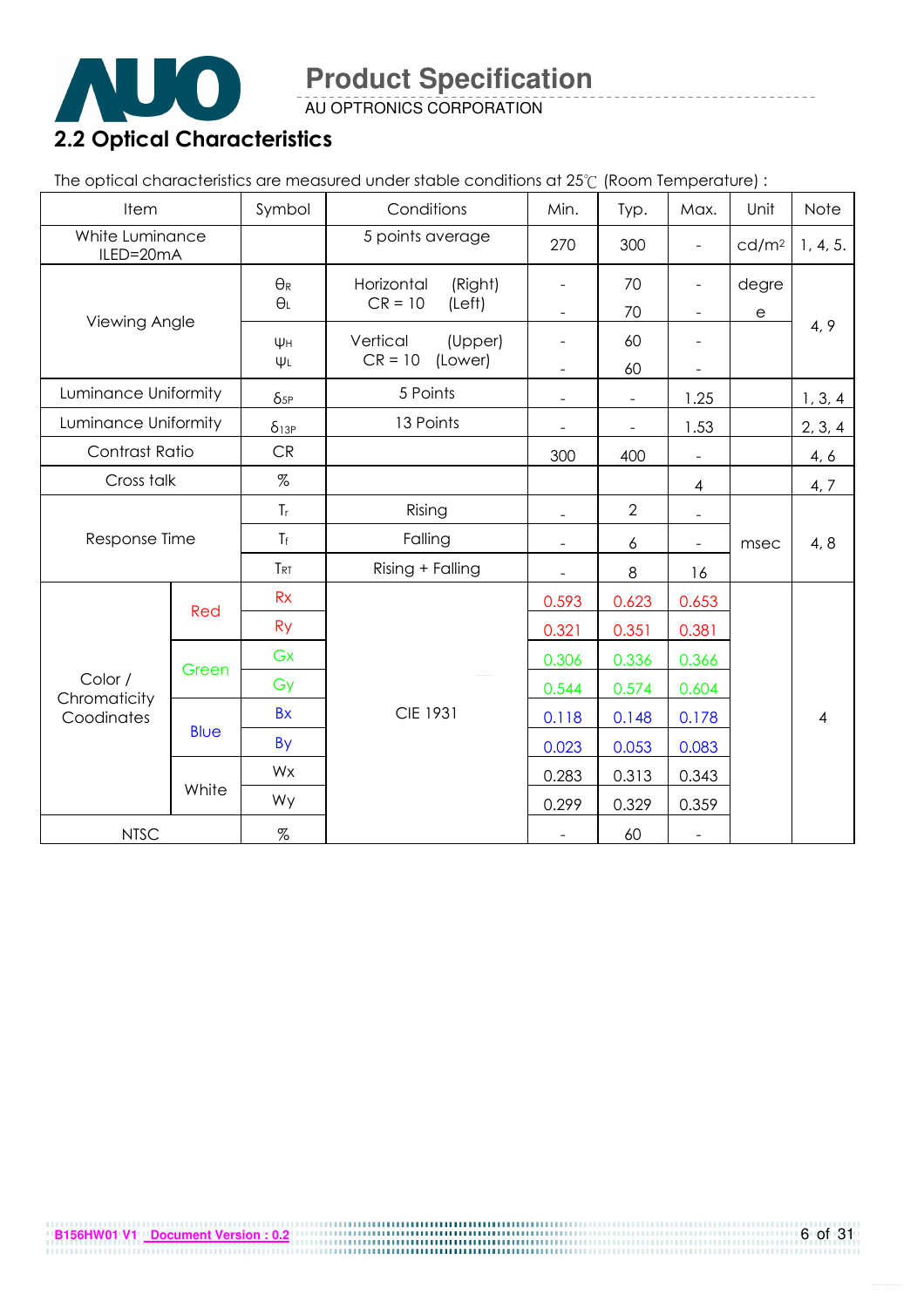

AU OPTRONICS CORPORATION

#### Note 1: 5 points position (Ref: Active area)



Note 2: 13 points position (Ref: Active area)



Note 3: The luminance uniformity of 5 or 13 points is defined by dividing the maximum luminance values by the minimum test point luminance

|                         |     | Maximum Brightness of five points     |
|-------------------------|-----|---------------------------------------|
| $\delta$ W <sub>5</sub> | $=$ | Minimum Brightness of five points     |
|                         |     | Maximum Brightness of thirteen points |
| $\delta$ W13            | $=$ | Minimum Brightness of thirteen points |

**B156HW01 V1 Document Version : 0.2**

#### Note 4: Measurement method

The LCD module should be stabilized at given temperature for 30 minutes to avoid abrupt temperature change during measuring. In order to stabilize the luminance, the measurement should be executed after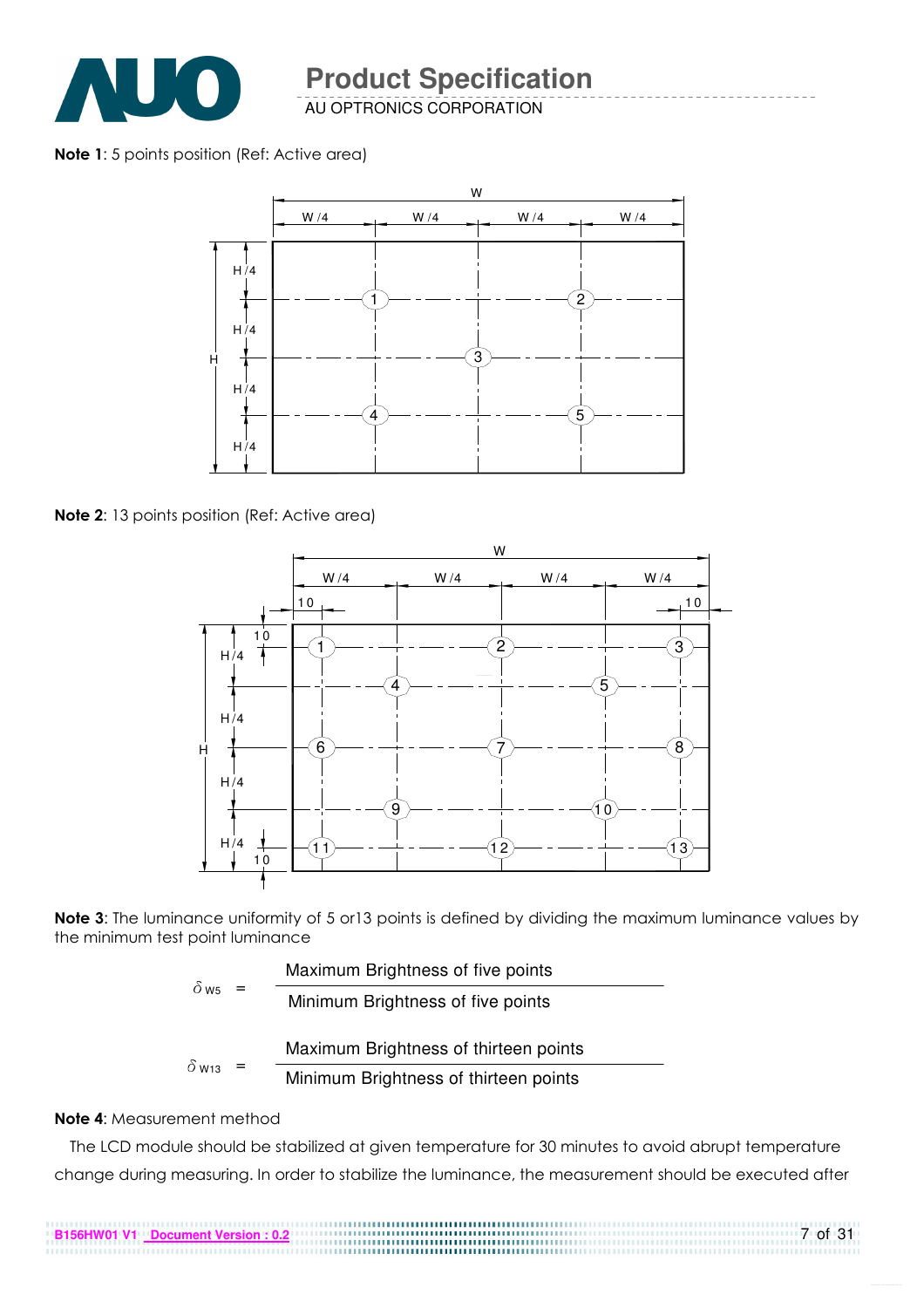

AU OPTRONICS CORPORATION

lighting Backlight for 30 minutes in a stable, windless and dark room, and it should be measured in the center of screen.



Center of the screen



Measure the luminance of gray level 63 at 5 points  $Y_L = [L (1) + L (2) + L (3) + L (4) + L (5)] / 5$ 

L (x) is corresponding to the luminance of the point X at Figure in Note (1).

#### Note 6: Definition of contrast ratio:

Contrast ratio is calculated with the following formula.

Contrast ratio  $(CR)$ = Brightness on the "White" state Brightness on the "Black" state

#### **Note 7**: Definition of Cross Talk (CT)

$$
CT = | Y_B - Y_A | / Y_A \times 100 (%)
$$

**B156HW01 V1 Document Version : 0.2**

#### Where

YA = Luminance of measured location without gray level 0 pattern (cd/m2)

.............

8 of 31

 $Y_B$  = Luminance of measured location with gray level 0 pattern (cd/m2)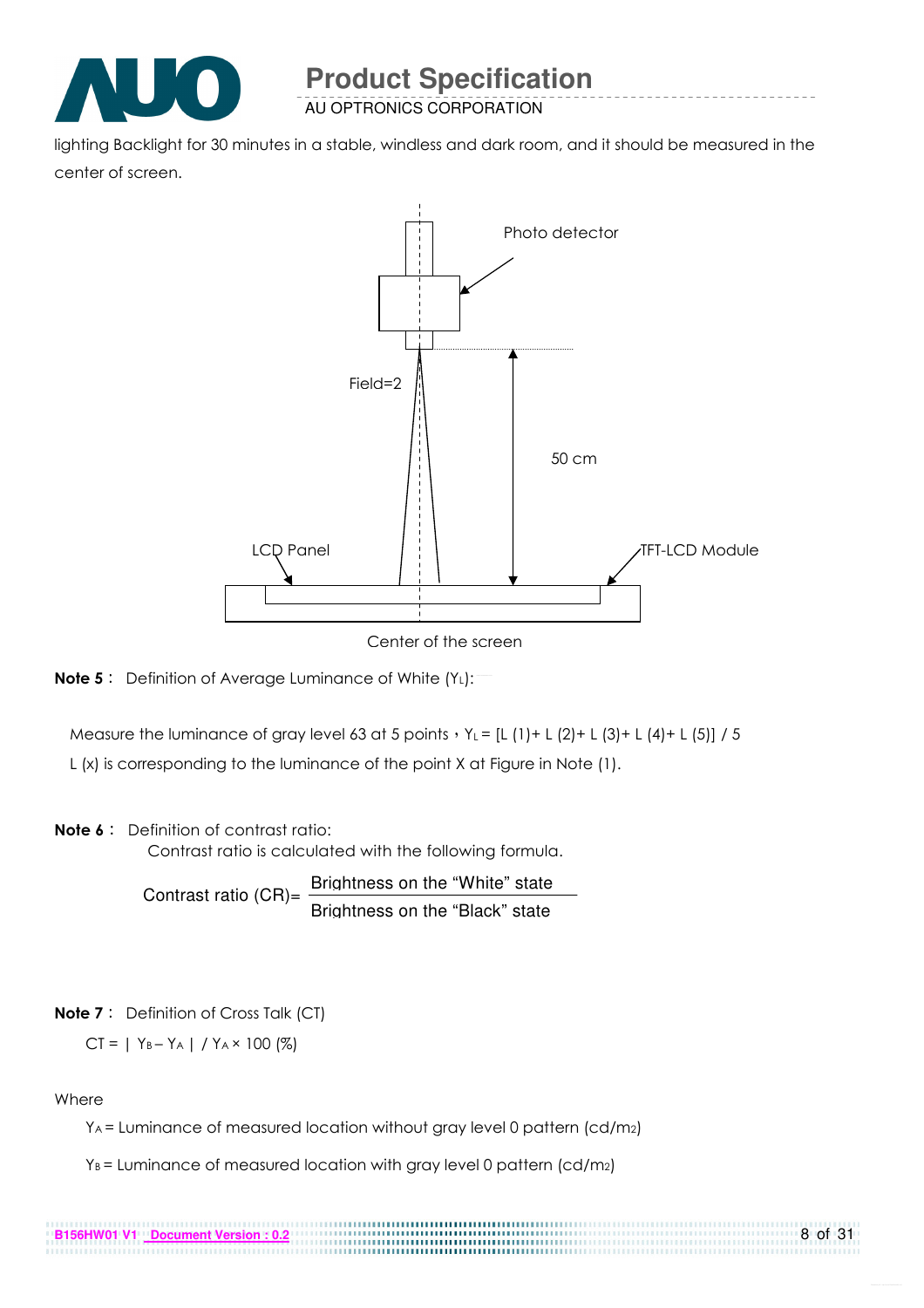

AU OPTRONICS CORPORATION



#### Note 8: Definition of response time:

The output signals of BM-7 or equivalent are measured when the input signals are changed from "Black" to "White" (falling time) and from "White" to "Black" (rising time), respectively. The response time interval between the 10% and 90% of amplitudes. Refer to figure as below.



.....................................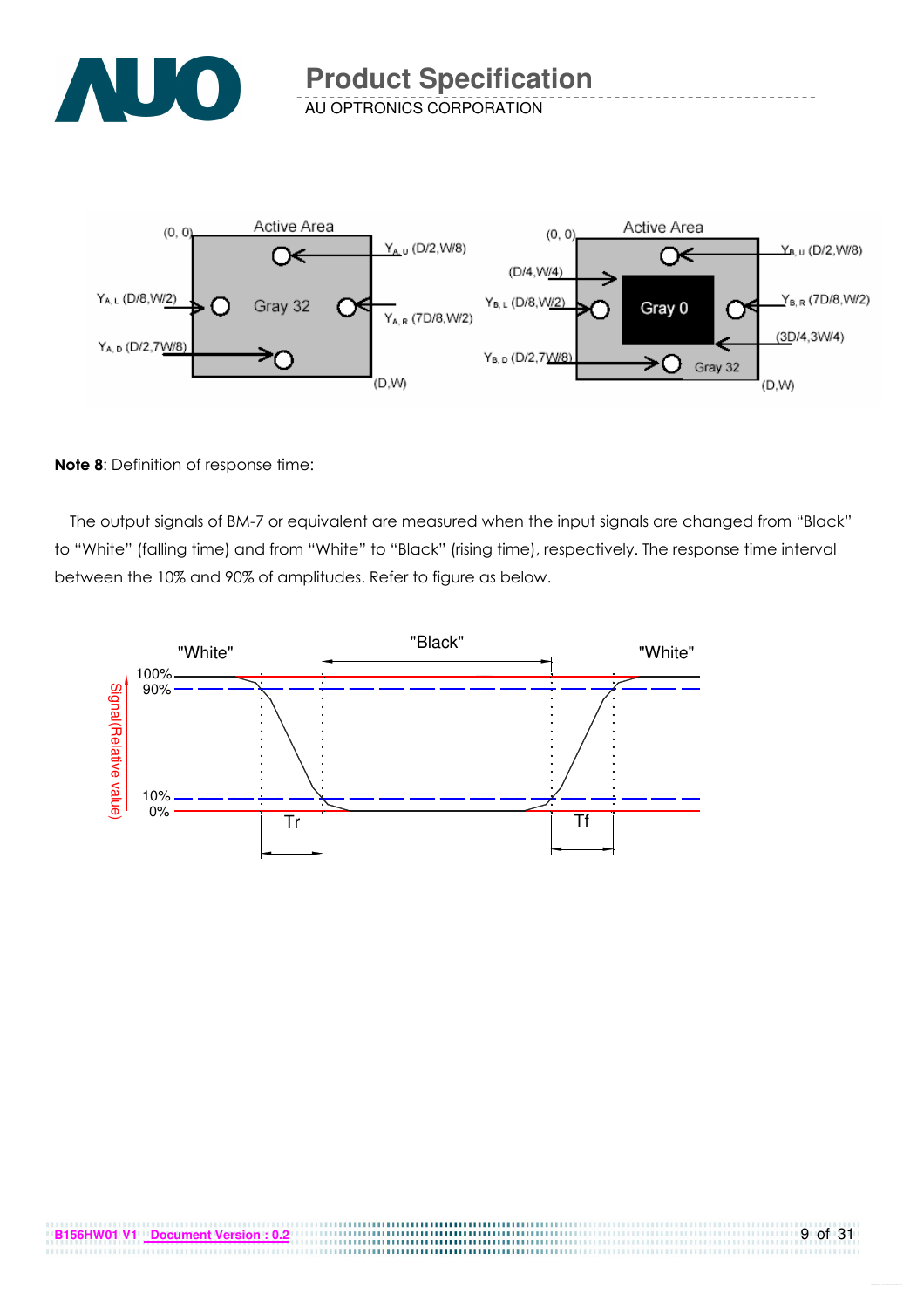

AU OPTRONICS CORPORATION

#### Note 9. Definition of viewing angle

Viewing angle is the measurement of contrast ratio  $\geq$  10, at the screen center, over a 180° horizontal and 180° vertical range (off-normal viewing angles). The 180° viewing angle range is broken down as follows; 90° (θ) horizontal left and right and 90° (Φ) vertical, high (up) and low (down). The measurement direction is typically perpendicular to the display surface with the screen rotated about its center to develop the desired measurement viewing angle.

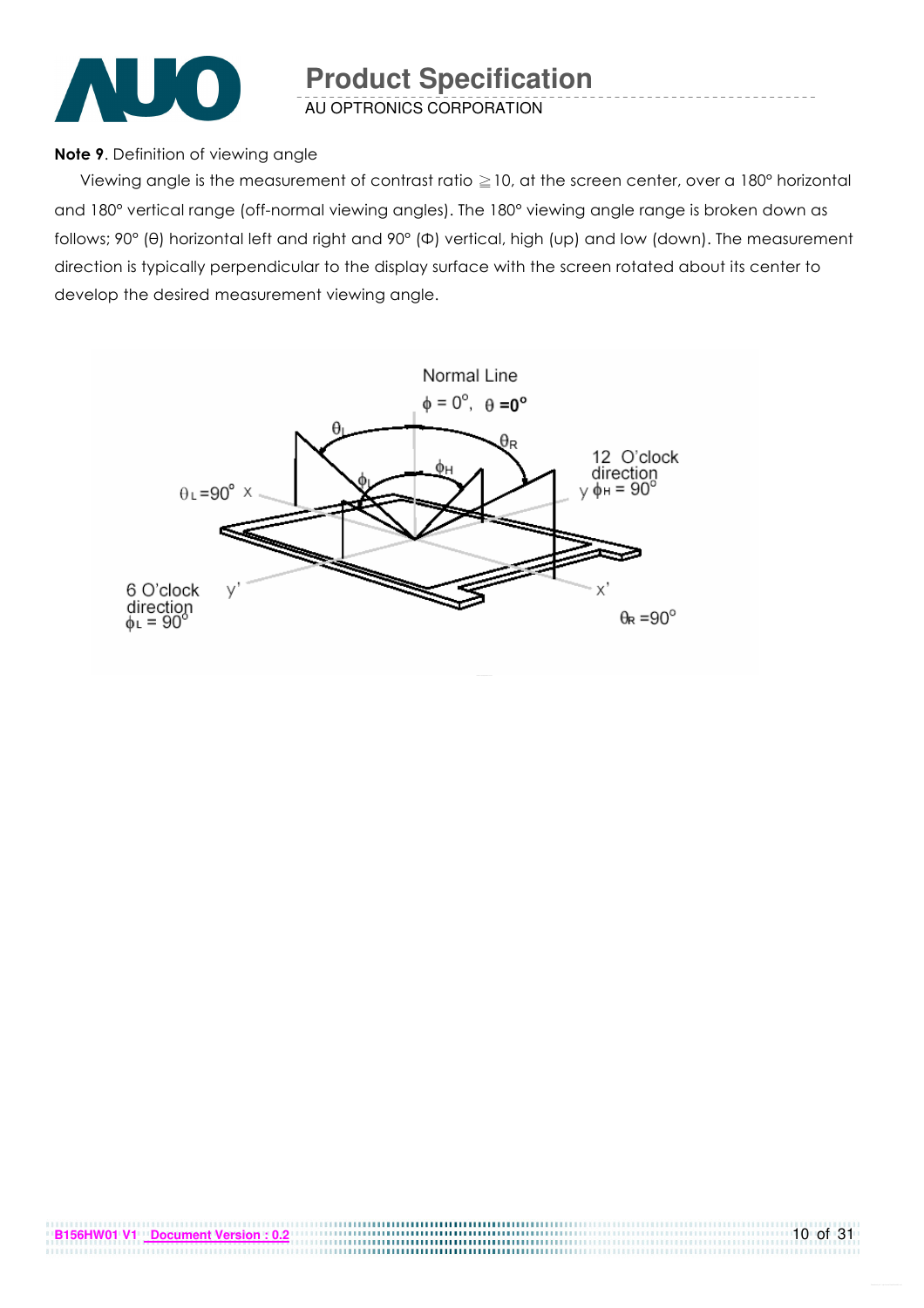

AU OPTRONICS CORPORATION

# 3. Functional Block Diagram

The following diagram shows the functional block of the 15.6 inches wide Color TFT/LCD 40 Pin.

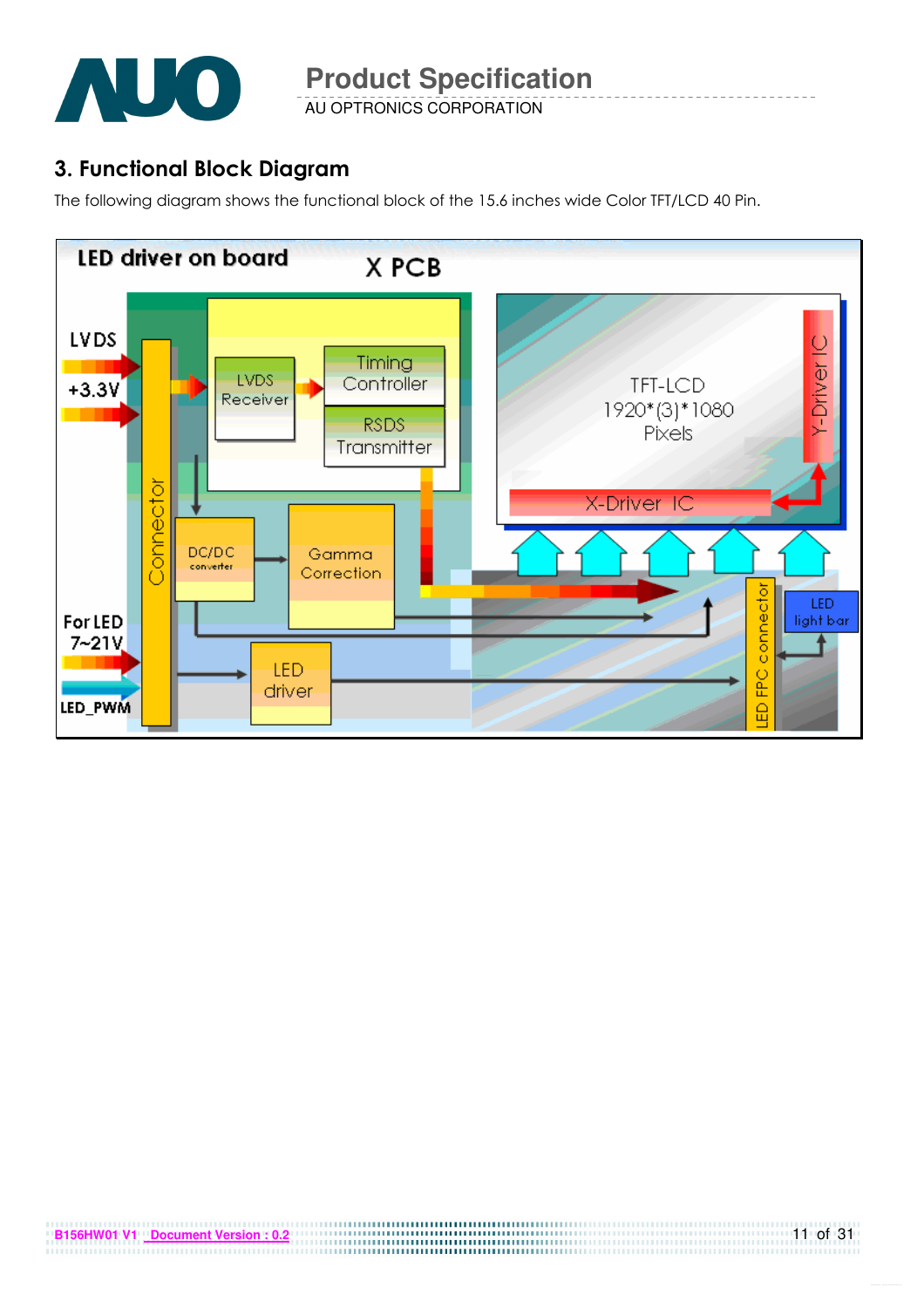

AU OPTRONICS CORPORATION

### 4. Absolute Maximum Ratings

An absolute maximum rating of the module is as following:

### 4.1 Absolute Ratings of TFT LCD Module

| ltem            | Svmbol | Min                   | Max    | Unit   | <b>Conditions</b>      |
|-----------------|--------|-----------------------|--------|--------|------------------------|
| Logic/LCD Drive | Vın    | $\sim$ $\sim$<br>−∪.◡ | $+4.0$ | [Volt] | Note<br>$\overline{ }$ |

### 4.2 Absolute Ratings of Environment

| <b>Item</b>               | Symbol     | Min   | Max   | Unit           | <b>Conditions</b> |
|---------------------------|------------|-------|-------|----------------|-------------------|
| Operating                 | TOP        |       | $+50$ | $\overline{C}$ | Note 4            |
| <b>Operation Humidity</b> | <b>HOP</b> |       | 95    | [%RH]          | Note 4            |
| Storage Temperature       | TST        | $-20$ | $+60$ | $\overline{C}$ | Note 4            |
| <b>Storage Humidity</b>   | HST        |       | 95    | [%RH]          | Note 4            |

Note 1: At Ta (25°C)

Note 2: Permanent damage to the device may occur if exceed maximum values

Note 3: LED specification refer to section 5.2

Note 4: For quality performance, please refer to AUO IIS (Incoming Inspection Standard).

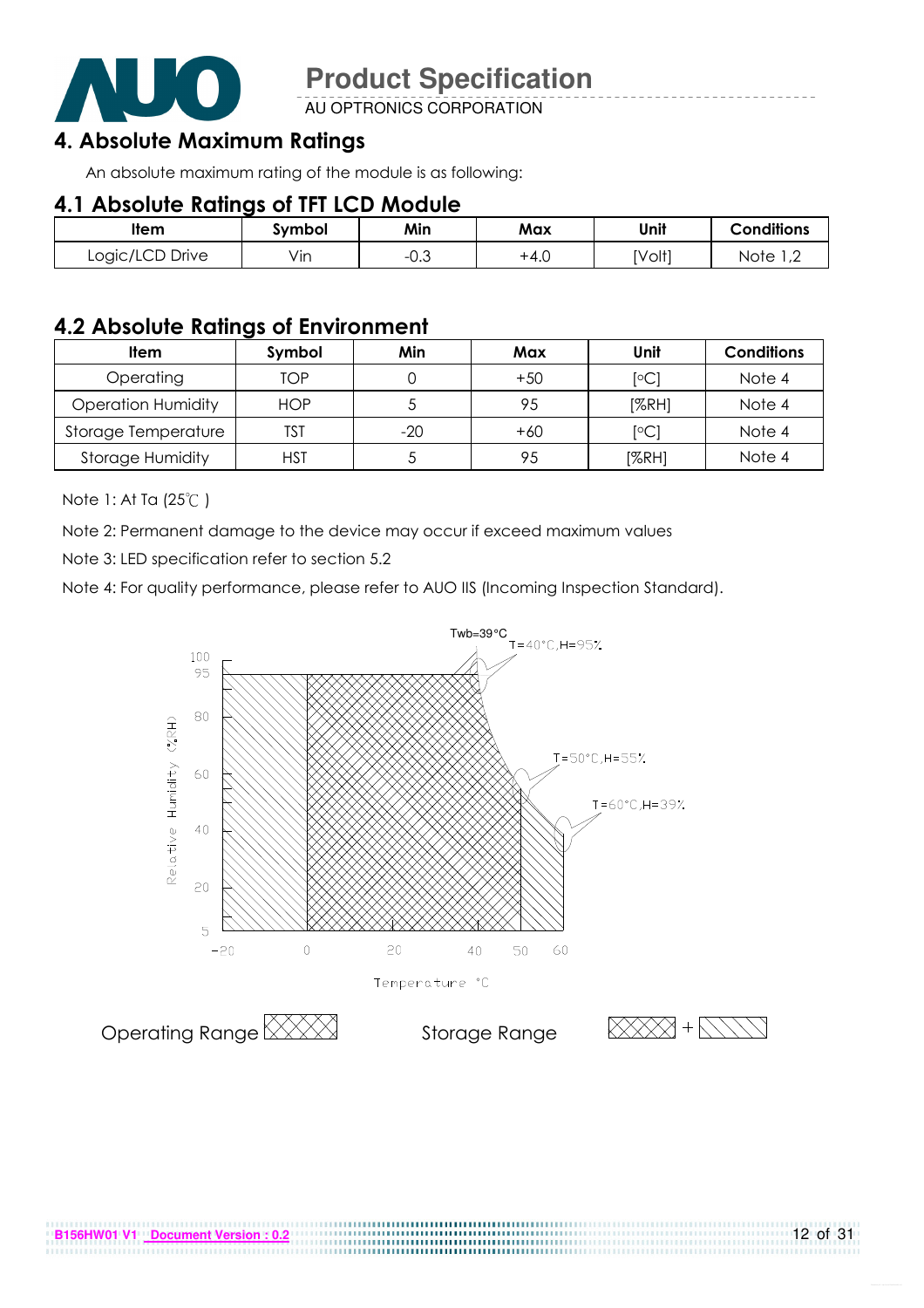

AU OPTRONICS CORPORATION

### 5. Electrical characteristics

### 5.1 TFT LCD Module

#### 5.1.1 Power Specification

Input power specifications are as follows;

The power specification are measured under  $25^{\circ}$  and frame frenquency under 60Hz

| Symble       | Parameter                                      | Min | Typ | Max  | <b>Units</b>  | <b>Note</b> |
|--------------|------------------------------------------------|-----|-----|------|---------------|-------------|
| <b>VDD</b>   | Logic/LCD Drive<br>Voltage                     | 3.0 | 3.3 | 3.6  | [Volt]        |             |
| <b>PDD</b>   | <b>VDD Power</b>                               |     |     | 2.0  | [Watt]        | Note $1/2$  |
| IDD          | <b>IDD Current</b>                             |     |     | 606  | [mA]          | Note $1/2$  |
| <b>IRush</b> | Inrush Current                                 |     |     | 2000 | [MA]          | Note 3      |
| VDDrp        | Allowable<br>Logic/LCD Drive<br>Ripple Voltage |     |     | 100  | [mV]<br>$p-p$ |             |

Note 1 : Maximum Measurement Condition : Black Pattern at 3.3V driving voltage. ( $P_{max}=V_{3.3} \times I_{black}$ )

Note 2: Measure Condition



**B156HW01 V1 Document Version : 0.2** 13 of 31 ,,,,,,,,,,,,,,,,,,,,,,,,,,,,,,,,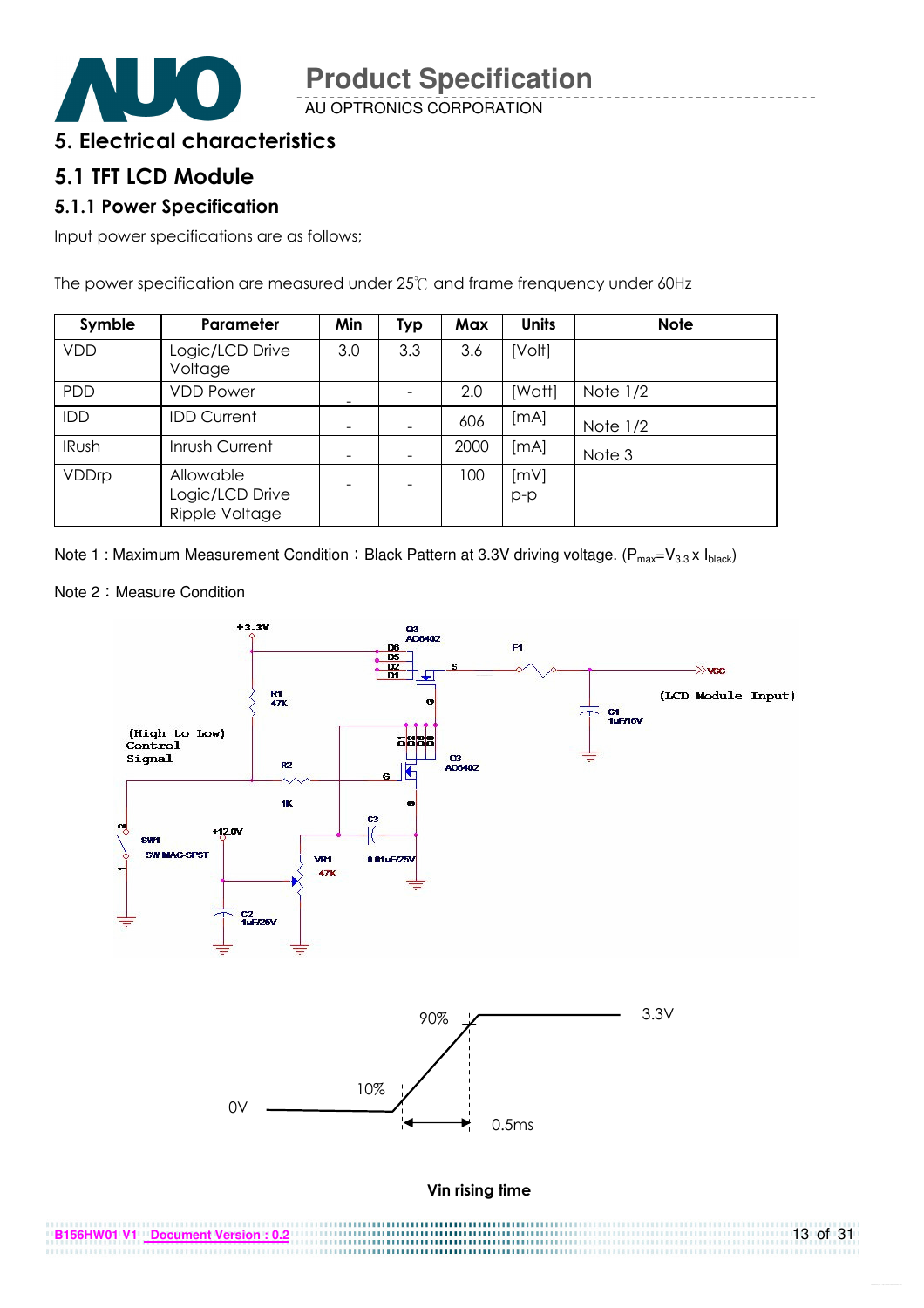

AU OPTRONICS CORPORATION

#### 5.1.2 Signal Electrical Characteristics

Input signals shall be low or High-impedance state when VDD is off.

Signal electrical characteristics are as follows;

| Parameter | Condition                                        | Min    | Max   | Unit |
|-----------|--------------------------------------------------|--------|-------|------|
| Vth       | Differential Input High<br>Threshold (Vcm=+1.2V) |        | 100   | [mV] |
| Vtl       | Differential Input Low<br>Threshold (Vcm=+1.2V)  | $-100$ |       | [mV] |
| $V_{ID}$  | Differential Input Voltage                       | 100    | 600   | [mV] |
| Vcm       | Differential Input<br>Common Mode<br>Voltage     | 1.125  | 1.375 | [V]  |

Note: LVDS Signal Waveform

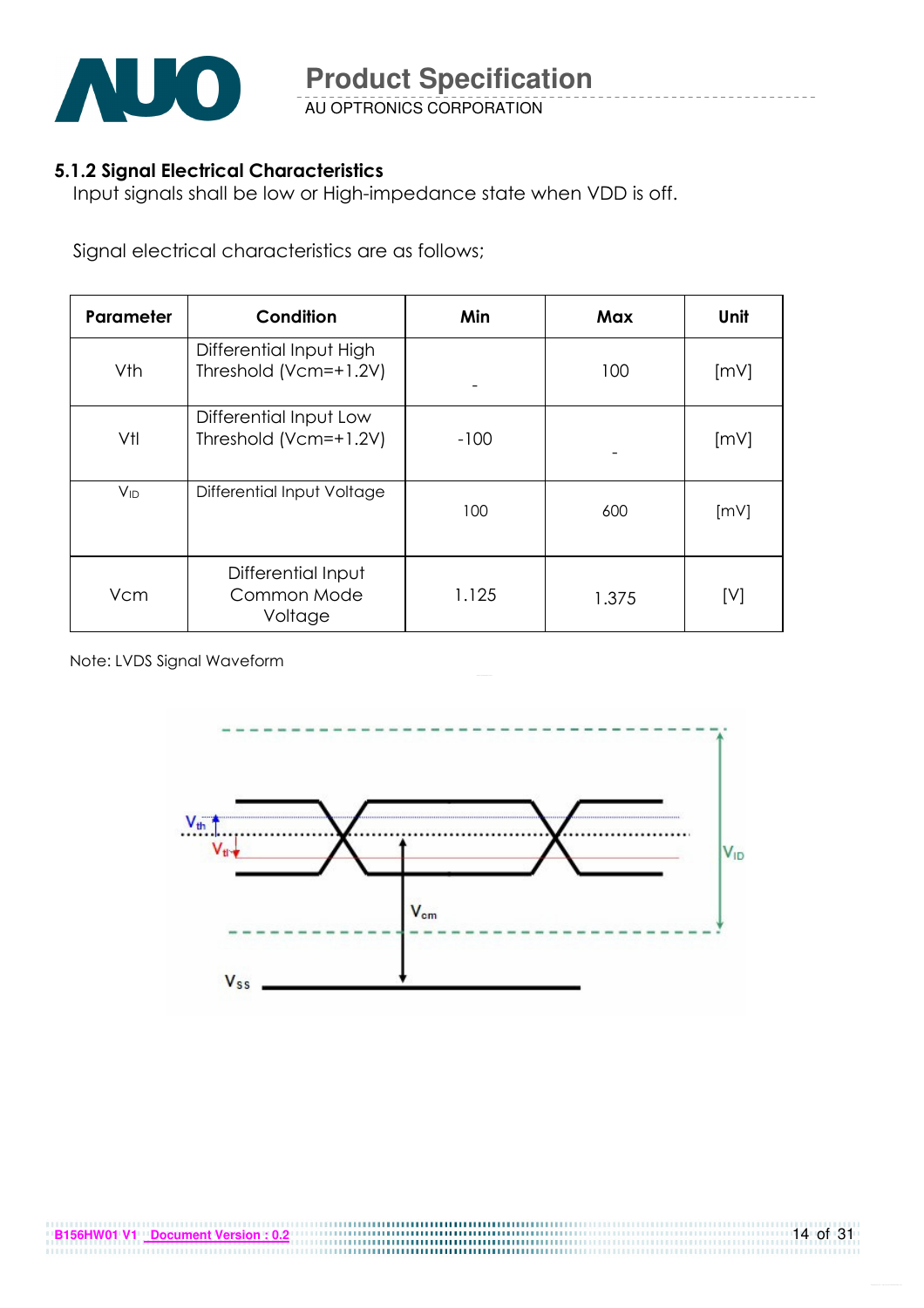

# **5**.2 Backlight Unit

#### 5.2.1 LED characteristics

| Parameter              | Symbol      | Min    | Typ  | Max  | <b>Units</b> | Condition                   |
|------------------------|-------------|--------|------|------|--------------|-----------------------------|
| <b>Backlight Power</b> | <b>PLED</b> |        | 5.49 | 5.93 | [Watt]       | $(Ta=25^{\circ}C)$ , Note 1 |
| Consumption            |             |        |      |      |              | $V$ in = $12V$              |
| LED Life-Time          | N/A         | 10,000 | -    |      | Hour         | (Ta=25℃), Note 2            |
|                        |             |        |      |      |              | $I_F=20$ mA                 |

Note 1: Calculator value for reference PLED = VF (Normal Distribution) \* IF (Normal Distribution) / Efficiency Note 2: The LED life-time define as the estimated time to 50% degradation of initial luminous.

#### 5.2.2 Backlight input signal characteristics

| Parameter                      | Symbol      | Min | <b>Typ</b> | Max  | <b>Units</b> | <b>Remark</b>                   |
|--------------------------------|-------------|-----|------------|------|--------------|---------------------------------|
| LED Power Supply               | <b>VLED</b> | 7.0 | 12.0       | 21.0 | [Volt]       |                                 |
| LED Enable Input<br>High Level | VLED_EN     | 2.5 |            | 5.5  | [Volt]       |                                 |
| LED Enable Input<br>Low Level  |             |     |            | 0.8  | [Volt]       |                                 |
| PWM Logic Input<br>High Level  | VPWM EN     | 2.5 |            | 5.5  | [Volt]       | Define as<br>Connector          |
| PWM Logic Input<br>Low Level   |             |     |            | 0.8  | [Volt]       | Interface<br>$(Ta=25^{\circ}C)$ |
| PWM Input Frequency            | <b>FPWM</b> | 100 | 200        | 20k  | Hz           |                                 |
| PWM Duty Ratio                 | Duty        | 5   |            | 100  | $\%$         |                                 |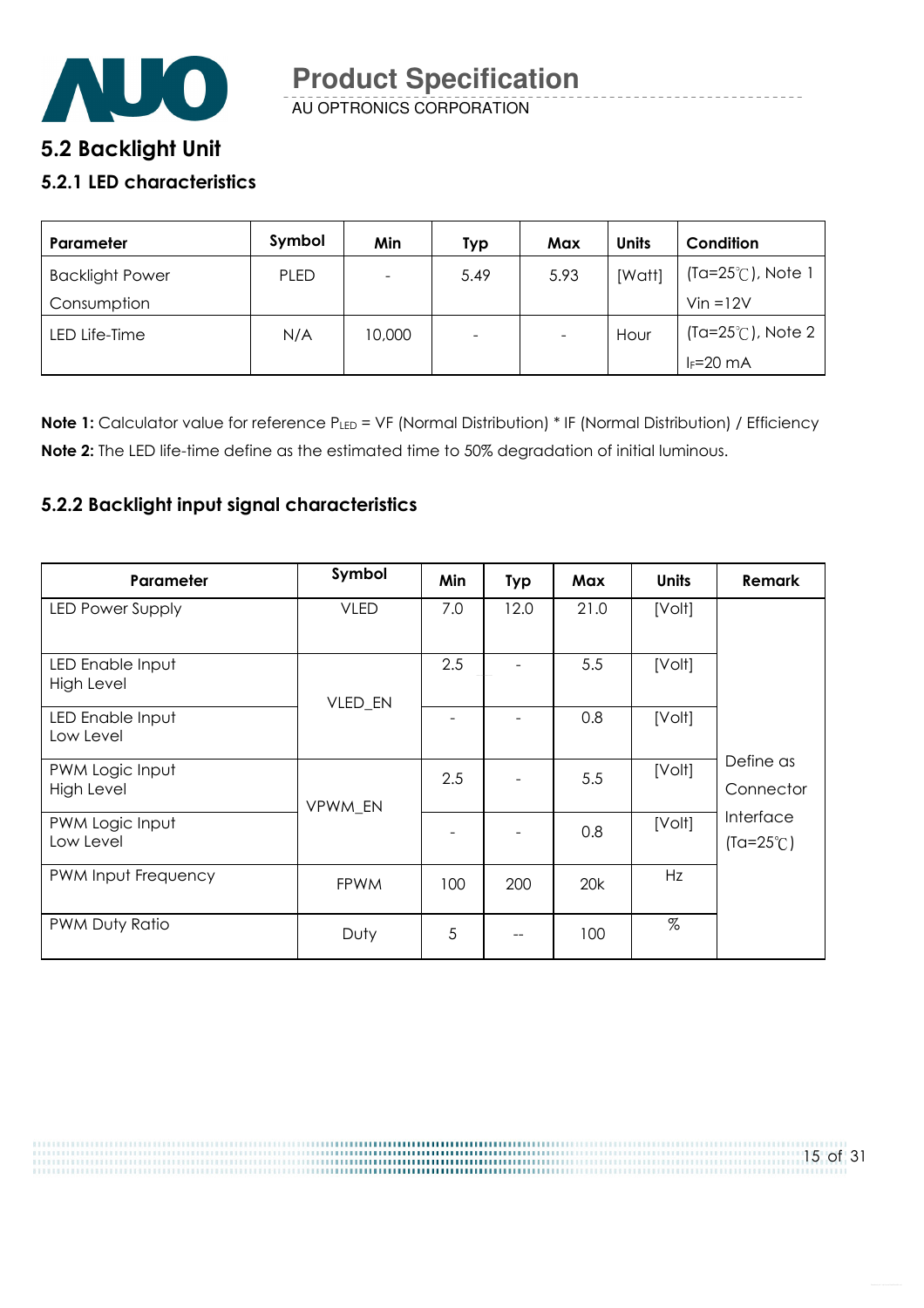

# 6. Signal Characteristic

# 6.1 Pixel Format Image

Following figure shows the relationship of the input signals and LCD pixel format.

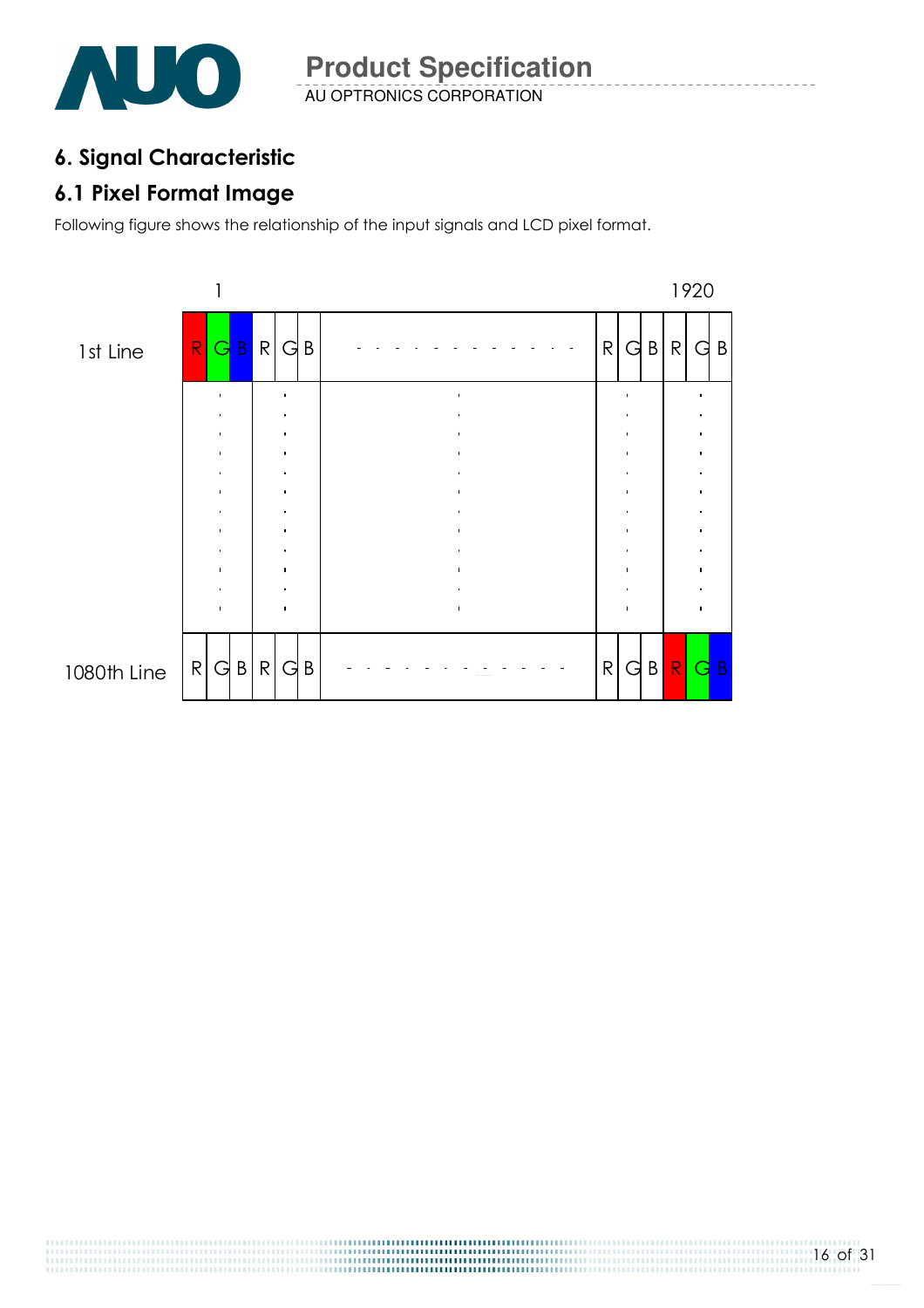

AU OPTRONICS CORPORATION

# 6.2 The input data format



| <b>Signal Name</b>   | <b>Description</b>           |                                                                        |
|----------------------|------------------------------|------------------------------------------------------------------------|
| R <sub>5</sub>       | Red Data 5 (MSB)             | Red-pixel Data                                                         |
| R4                   | Red Data 4                   | Each red pixel's brightness data consists of these 6 bits pixel data.  |
| R <sub>3</sub>       | Red Data 3                   |                                                                        |
| R <sub>2</sub>       | Red Data 2                   |                                                                        |
| R <sub>1</sub>       | Red Data 1                   |                                                                        |
| R <sub>0</sub>       | Red Data 0 (LSB)             |                                                                        |
|                      | Red-pixel Data               |                                                                        |
|                      |                              |                                                                        |
| G <sub>5</sub>       | Green Data 5 (MSB)           | Green-pixel Data                                                       |
| G4<br>G <sub>3</sub> | Green Data 4                 | Each green pixel's brightness data consists of these 6 bits pixel      |
| G <sub>2</sub>       | Green Data 3                 | data.                                                                  |
| G1                   | Green Data 2<br>Green Data 1 |                                                                        |
| G <sub>0</sub>       | Green Data 0 (LSB)           |                                                                        |
|                      |                              |                                                                        |
|                      | Green-pixel Data             |                                                                        |
| B <sub>5</sub>       | Blue Data 5 (MSB)            | <b>Blue-pixel Data</b>                                                 |
| <b>B4</b>            | <b>Blue Data 4</b>           | Each blue pixel's brightness data consists of these 6 bits pixel data. |
| B <sub>3</sub>       | <b>Blue Data 3</b>           |                                                                        |
| <b>B2</b>            | <b>Blue Data 2</b>           |                                                                        |
| B <sub>1</sub>       | <b>Blue Data 1</b>           |                                                                        |
| B <sub>O</sub>       | Blue Data 0 (LSB)            |                                                                        |
|                      |                              |                                                                        |
|                      | <b>Blue-pixel Data</b>       |                                                                        |
| <b>RxCLKIN</b>       | Data Clock                   | The signal is used to strobe the pixel data and DE signals. All pixel  |
|                      |                              | data shall be valid at the falling edge when the DE signal is high     |
| <b>DE</b>            | Display Timing               | This signal is strobed at the falling edge of                          |
|                      |                              | RxCLKIN. When the signal is high, the pixel data shall be valid to     |
|                      |                              | be displayed.                                                          |
| VS                   | Vertical Sync                | The signal is synchronized to RxCLKIN.                                 |
| <b>HS</b>            | Horizontal Sync              | The signal is synchronized to RxCLKIN.                                 |

Note: Output signals from any system shall be low or High-impedance state when VDD is off.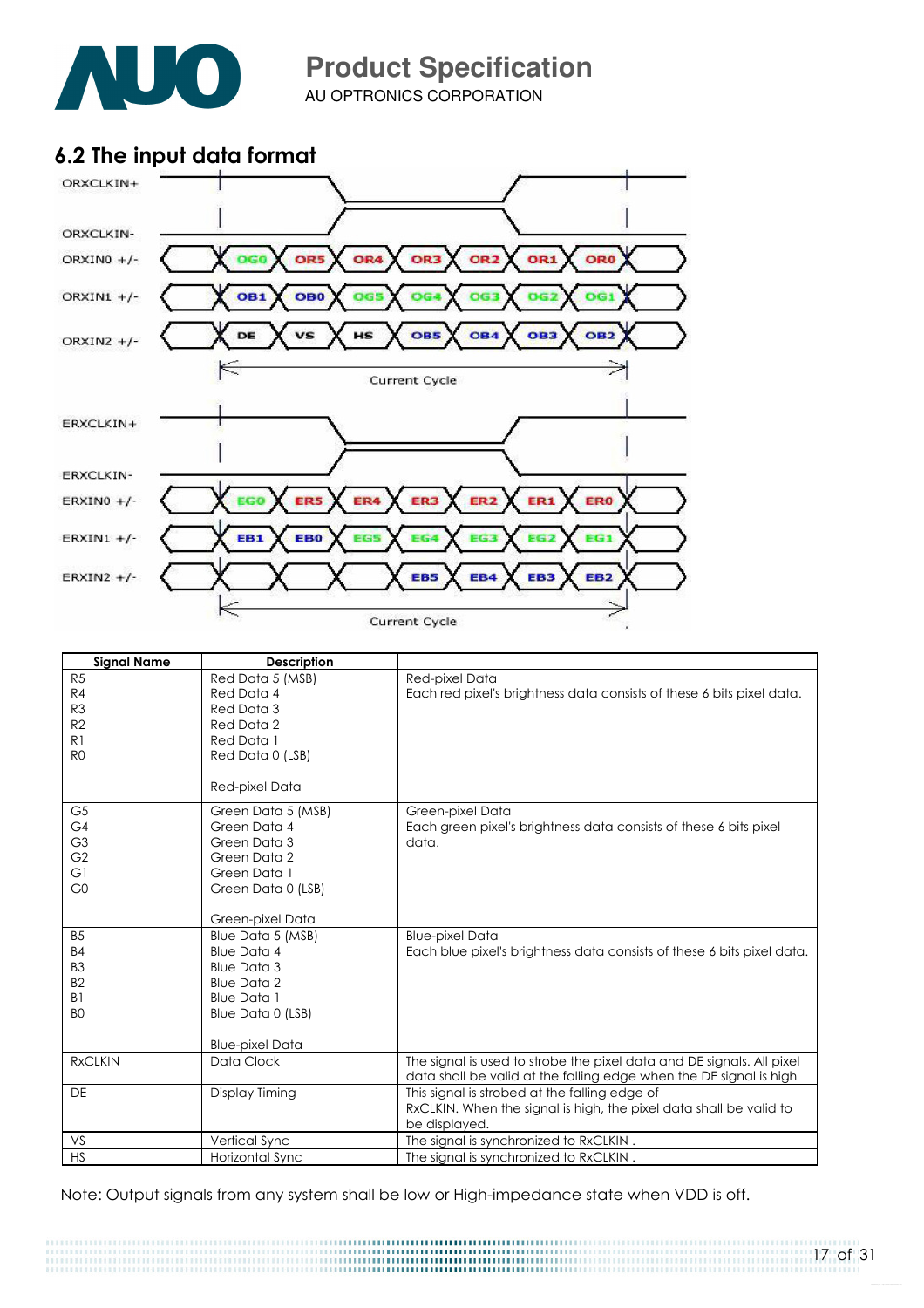

# 6.3 Integration Interface and Pin Assignment

### 6.3.1 Connector Description

Physical interface is described as for the connector on module.

These connectors are capable of accommodating the following signals and will be following components.

| <b>Connector Name / Designation</b> | <b>For Signal Connector</b>      |
|-------------------------------------|----------------------------------|
| Manufacturer                        | IPEX or compatible               |
| Type / Part Number                  | IPEX 20455-040E-12 or compatible |
| Mating Housing/Part Number          | IPEX 20353-040T-11 or compatible |

#### 6.3.2 Pin Assignment

LVDS is a differential signal technology for LCD interface and high speed data transfer device.

| Pin            | Signal      | <b>Description</b>                                                              |
|----------------|-------------|---------------------------------------------------------------------------------|
| 1              | <b>NC</b>   | No Connection (Reserve)<br>Pin1&34 must be connected together on the PCBA board |
| $\overline{2}$ | <b>AVDD</b> | PowerSupply, 3.3V (typical)                                                     |
| 3              | <b>AVDD</b> | PowerSupply, 3.3V (typical)                                                     |
| 4              | <b>DVDD</b> | DDC 3.3Vpower                                                                   |
| 5              | <b>NC</b>   | No Connection (Reserve)                                                         |
| 6              | SCL         | <b>DDCClock</b>                                                                 |
| 7              | <b>SDA</b>  | <b>DDCData</b>                                                                  |
| 8              | Odd_Rin0-   | -LVDSdifferential data input (R0-R5,G0)                                         |
| 9              | Odd_Rin0+   | +LVDSdifferential data input(R0-R5,G0)                                          |
| 10             | <b>GND</b>  | Ground                                                                          |
| 11             | Odd_Rin1-   | -LVDSdifferential data input (G1-G5, B0-B1)                                     |
| 12             | Odd Rin1+   | +LVDSdifferential data input(G1-G5,B0-B1)                                       |
| 13             | <b>GND</b>  | Ground                                                                          |
| 14             | Odd_Rin2-   | -LVDSdifferential data input(B2-B5,HS,VS,DE)                                    |
| 15             | Odd_Rin2+   | +LVDSdifferential data input(B2-B5,HS,VS,DE)                                    |
| 16             | <b>GND</b>  | Ground                                                                          |
| 17             | Odd ClkIN-  | -LVDSdifferential clock input                                                   |
| 18             | Odd_ClkIN+  | +LVDSdifferential clock input                                                   |
| 19             | <b>GND</b>  | Ground-Shield                                                                   |
| 20             | Even_Rin0-  | -LVDSdifferential data input(R0-R5,G0)                                          |
| 21             | Even Rin0+  | +LVDSdifferential data input(R0-R5,G0)                                          |
| 22             | <b>GND</b>  | Ground                                                                          |
| 23             | Even_Rin1-  | -LVDSdifferential data input (G1-G5, B0-B1)                                     |
| 24             | Even_Rin1+  | +LVDSdifferential data input(G1-G5,B0-B1)                                       |
|                |             | 18 <sub>c</sub>                                                                 |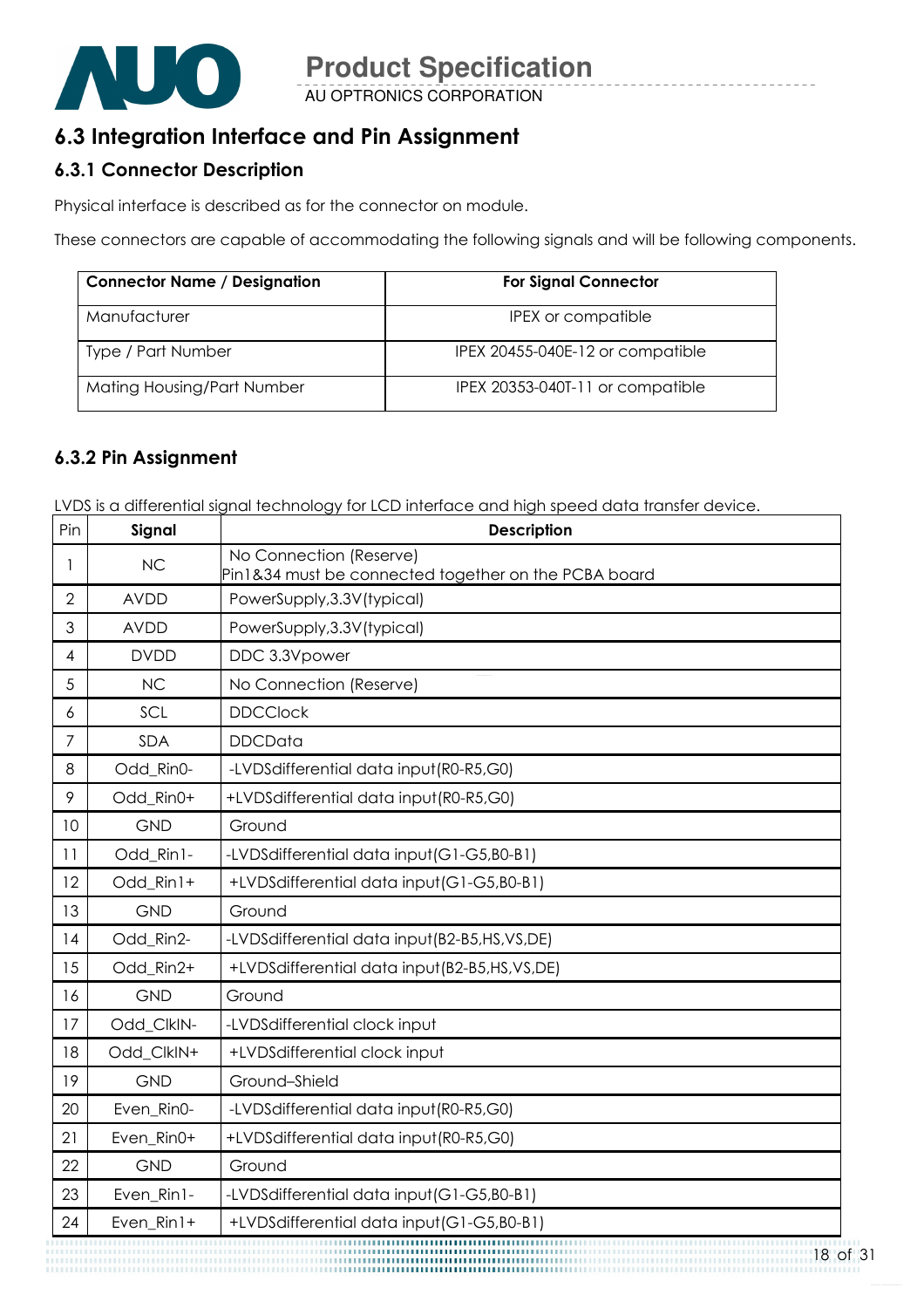

AU OPTRONICS CORPORATION

| 25 | <b>GND</b>  | Ground                                                                          |
|----|-------------|---------------------------------------------------------------------------------|
| 26 | Even_Rin2-  | -LVDSdifferential data input(B2-B5,HS,VS,DE)                                    |
| 27 | Even_Rin2+  | +LVDSdifferential data input(B2-B5,HS,VS,DE)                                    |
| 28 | <b>GND</b>  | Ground                                                                          |
| 29 | Even_ClkIN- | -LVDSdifferential clock input                                                   |
| 30 | Even_ClkIN+ | +LVDSdifferential clock input                                                   |
| 31 | <b>GND</b>  | Ground-Shield                                                                   |
| 32 | VLED_GND    | <b>LED Ground</b>                                                               |
| 33 | VLED_GND    | <b>LED Ground</b>                                                               |
| 34 | NC          | No Connection (Reserve)<br>Pin1&34 must be connected together on the PCBA board |
| 35 | <b>PWM</b>  | System PWM Logic Input level                                                    |
| 36 | LED_EN      | LED enable input level                                                          |
| 37 | NC          | No Connection (Reserve)                                                         |
| 38 | <b>VLED</b> | <b>LED Power Supply</b>                                                         |
| 39 | <b>VLED</b> | <b>LED Power Supply</b>                                                         |
| 40 | <b>VLED</b> | <b>LED Power Supply</b>                                                         |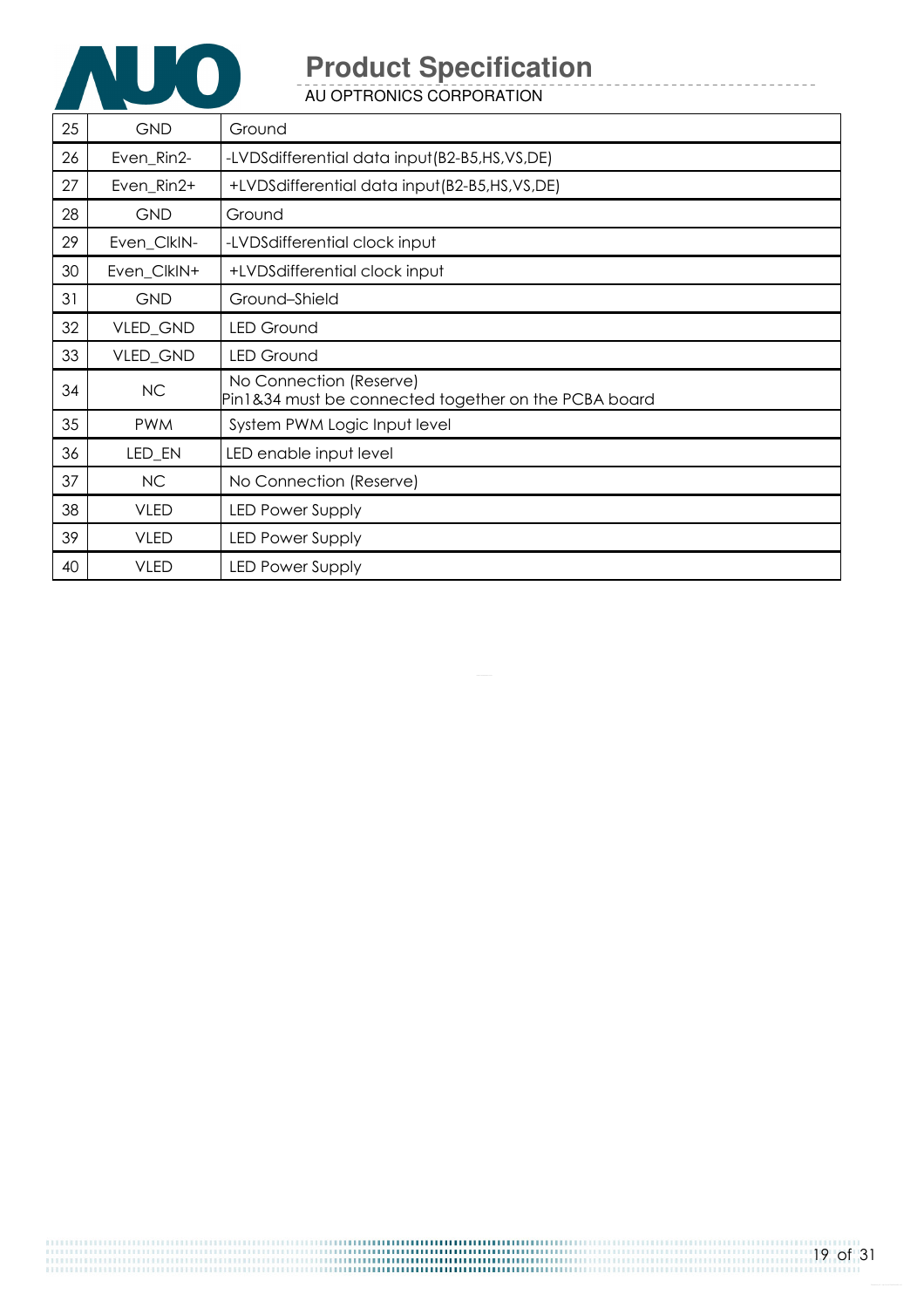

AU OPTRONICS CORPORATION



Note1: Input signals shall be low or High-impedance state when VDD is off.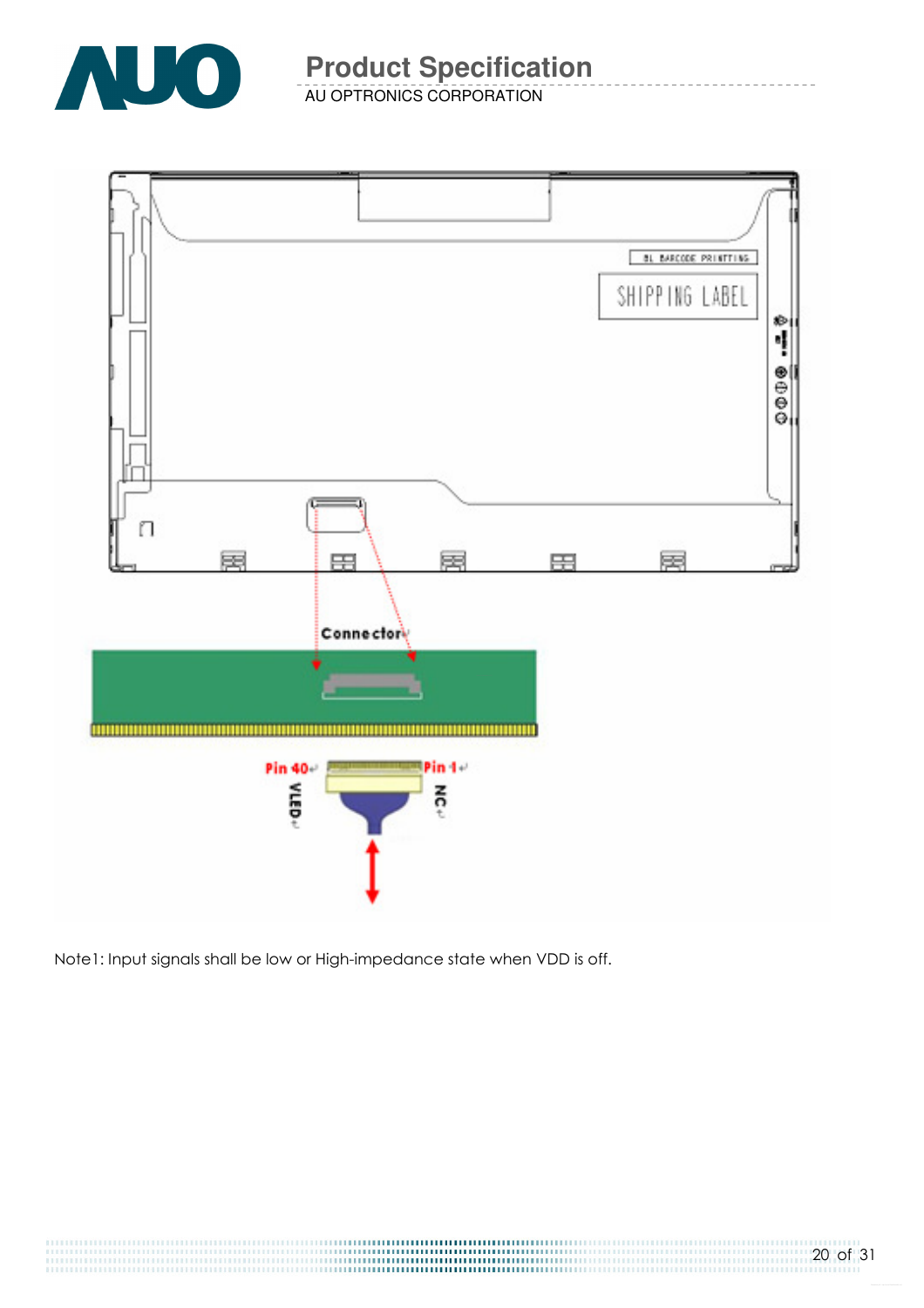

AU OPTRONICS CORPORATION

### 6.4 Interface Timing

### 6.4.1 Timing Characteristics

Basically, interface timings should match the 1920x1080 /60Hz manufacturing guide line timing.

| Parameter                           |                 | Symbol                  | Min. | Typ.  | Max. | Unit              |
|-------------------------------------|-----------------|-------------------------|------|-------|------|-------------------|
| <b>Frame Rate</b>                   |                 |                         | 50   | 60    |      | Hz                |
| <b>Clock frequency</b>              |                 | $1/$ Tclock             | ۰    | 71.19 | 85   | <b>MHz</b>        |
|                                     | Period          | $\mathsf{T}_\mathsf{V}$ | 1088 | 1130  | ۰    |                   |
| <b>Vertical</b>                     | <b>Active</b>   | $T_{VD}$                | 1080 |       |      | $\mathsf{T}$ Line |
| <b>Section</b>                      | <b>Blanking</b> | $T_{VB}$                | 8    | 50    | ۰    |                   |
|                                     | Period          | Tн                      | 990  | 1050  | ۰    |                   |
| <b>Horizontal</b><br><b>Section</b> | <b>Active</b>   | T <sub>HD</sub>         | 960  |       |      | <b>T</b> Clock    |
|                                     | <b>Blanking</b> | $T_{HB}$                | 30   | 90    |      |                   |

Note : DE mode only

### 6.4.2 Timing diagram

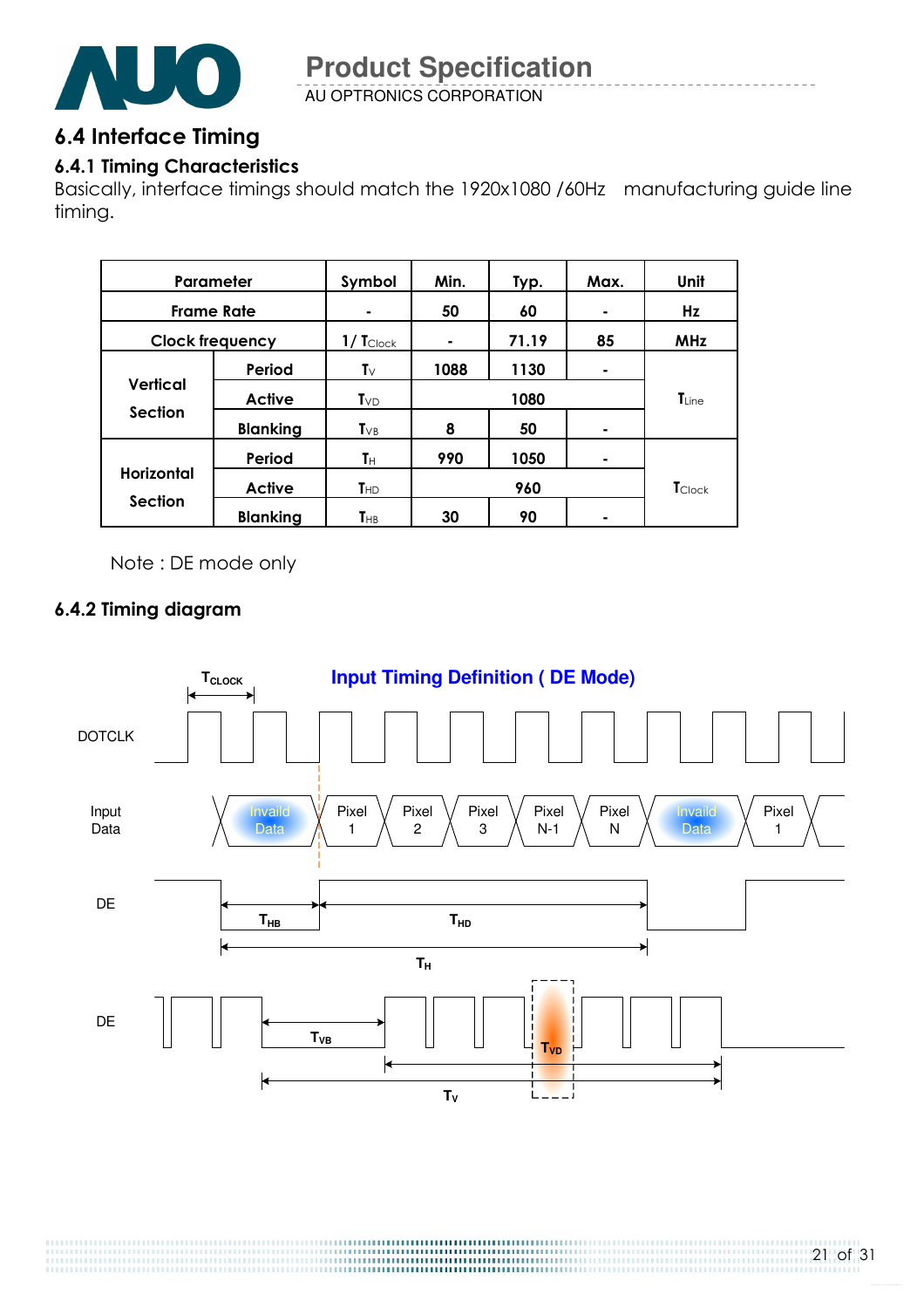

AU OPTRONICS CORPORATION

#### 6.5 Power ON/OFF Sequence

Power on/off sequence is as follows. Interface signals and LED on/off sequence are also shown in the chart. Signals from any system shall be Hi-Z state or low level when VDD is off



| <b>Power Sequence Timing</b> |             |      |      |              |  |  |
|------------------------------|-------------|------|------|--------------|--|--|
|                              |             |      |      |              |  |  |
| Parameter                    | Min.        | Typ. | Max. | <b>Units</b> |  |  |
| T1                           | 0.5         |      | 10   |              |  |  |
| T2                           | $\mathbf 0$ | ٠    | 50   |              |  |  |
| T <sub>3</sub>               | 200         |      |      |              |  |  |
| T4                           | 0.5         |      | 10   |              |  |  |
| T <sub>5</sub>               | 10          |      |      |              |  |  |
| T6                           | 10          |      |      |              |  |  |
| T <sub>7</sub>               | $\mathbf 0$ |      |      | ms           |  |  |
| T <sub>8</sub>               | 10          |      |      |              |  |  |
| T9                           | $\mathbf 0$ |      | 10   |              |  |  |
| <b>T10</b>                   | 200         |      |      |              |  |  |
| <b>T11</b>                   | 0.5         |      | 50   |              |  |  |
| T12                          | $\mathbf 0$ |      | 10   |              |  |  |
| T13                          | 400         |      |      |              |  |  |

Note:If T3,T5,T6 couldn't match above specifications, must request T3+T5+T6 > 200ms at least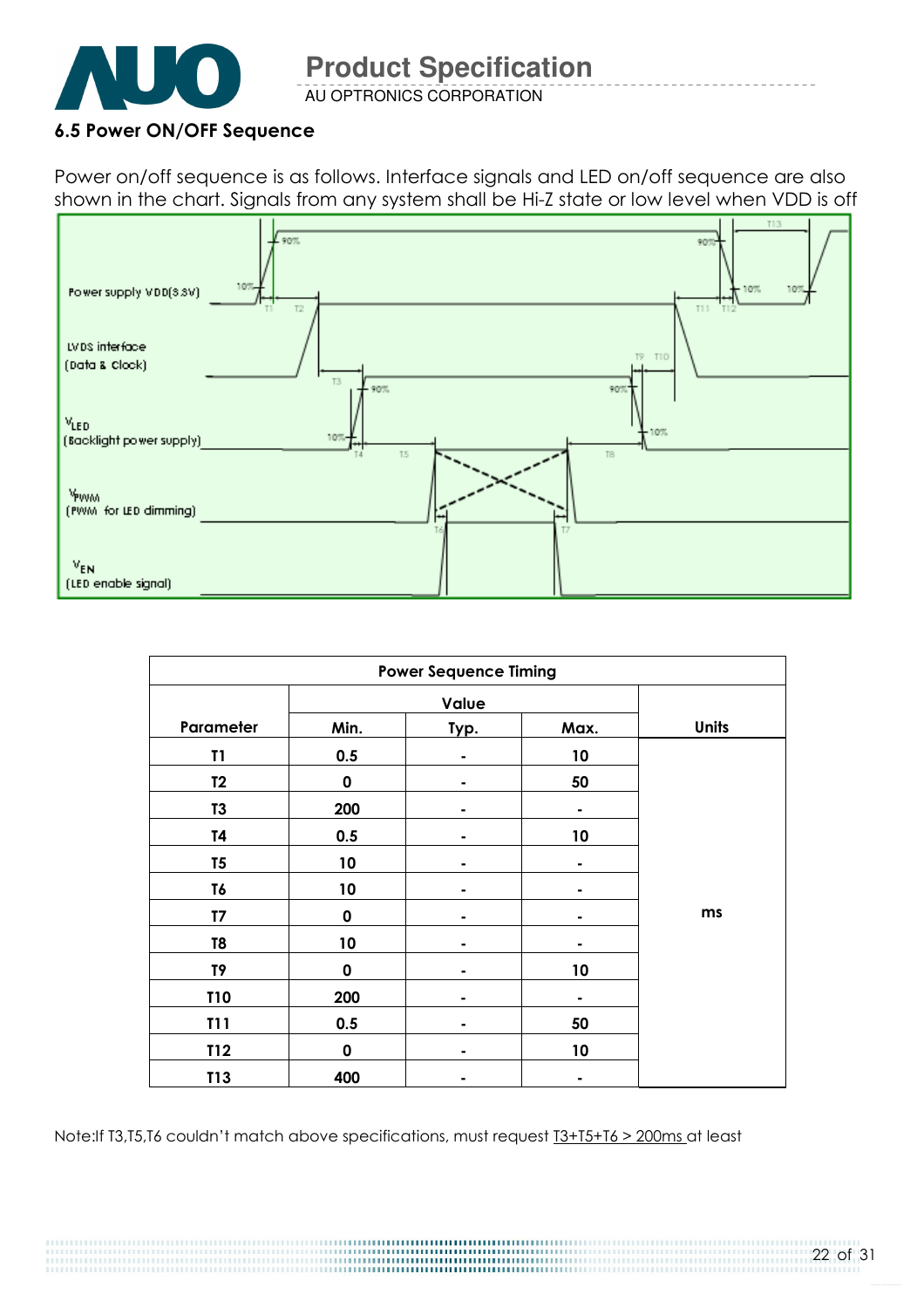AU OPTRONICS CORPORATION

# 7. Vibration and Shock Test

#### 7.1 Vibration Test

#### Test Spec:

- **•** Test method: Non-Operation
- Acceleration: 1.5 G
- **•** Frequency: 10 500Hz Random
- Sweep: 30 Minutes each Axis (X, Y, Z)

#### 7.2 Shock Test Spec:

#### Test Spec:

- **•** Test method: Non-Operation
- Acceleration: 220 G, Half sine wave
- Active time: 2 ms
- Pulse: X,Y,Z .one time for each side

#### 7.3. Reliability

| <b>Items</b>                                     | <b>Required Condition</b>                     | <b>Note</b> |
|--------------------------------------------------|-----------------------------------------------|-------------|
| Temperature<br>Humidity Bias                     | Ta= 40°C, 90%RH, 300h                         |             |
| <b>High Temperature</b><br>Operation             | Ta= $50^{\circ}$ C, Dry, 300h                 |             |
| Low Temperature<br>Operation                     | Ta= $0^{\circ}$ C, 300h                       |             |
| High Temperature Storage                         | Ta= 60°C, 35%RH, 300h                         |             |
| Low Temperature Storage   Ta= -20°C, 50%RH, 300h |                                               |             |
| <b>Thermal Shock</b><br>Test                     | Ta=-20℃to 60℃, Duration at 30 min, 100 cycles |             |
| ESD                                              | Contact: ±8 KV                                | Note 1      |
|                                                  | $Air: \pm 15$ KV                              |             |

Note1: According to EN 61000-4-2 , ESD class B: Some performance degradation allowed. No data lost

. Self-recoverable. No hardware failures.

Remark: MTBF (Excluding the LED): 30,000 hours with a confidence level 90%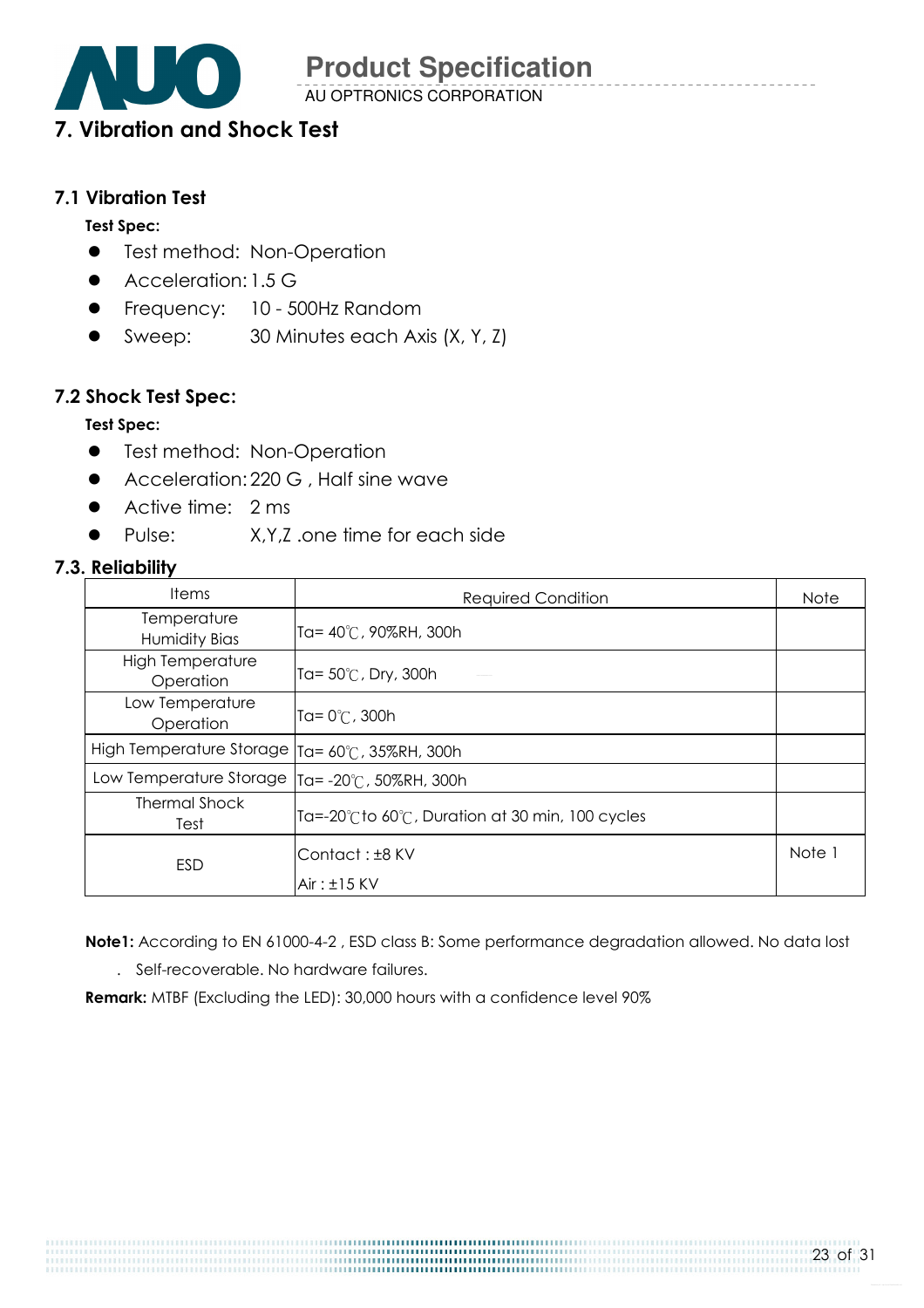

# 8. Mechanical Characteristics

# 8.1 LCM Outline Dimension

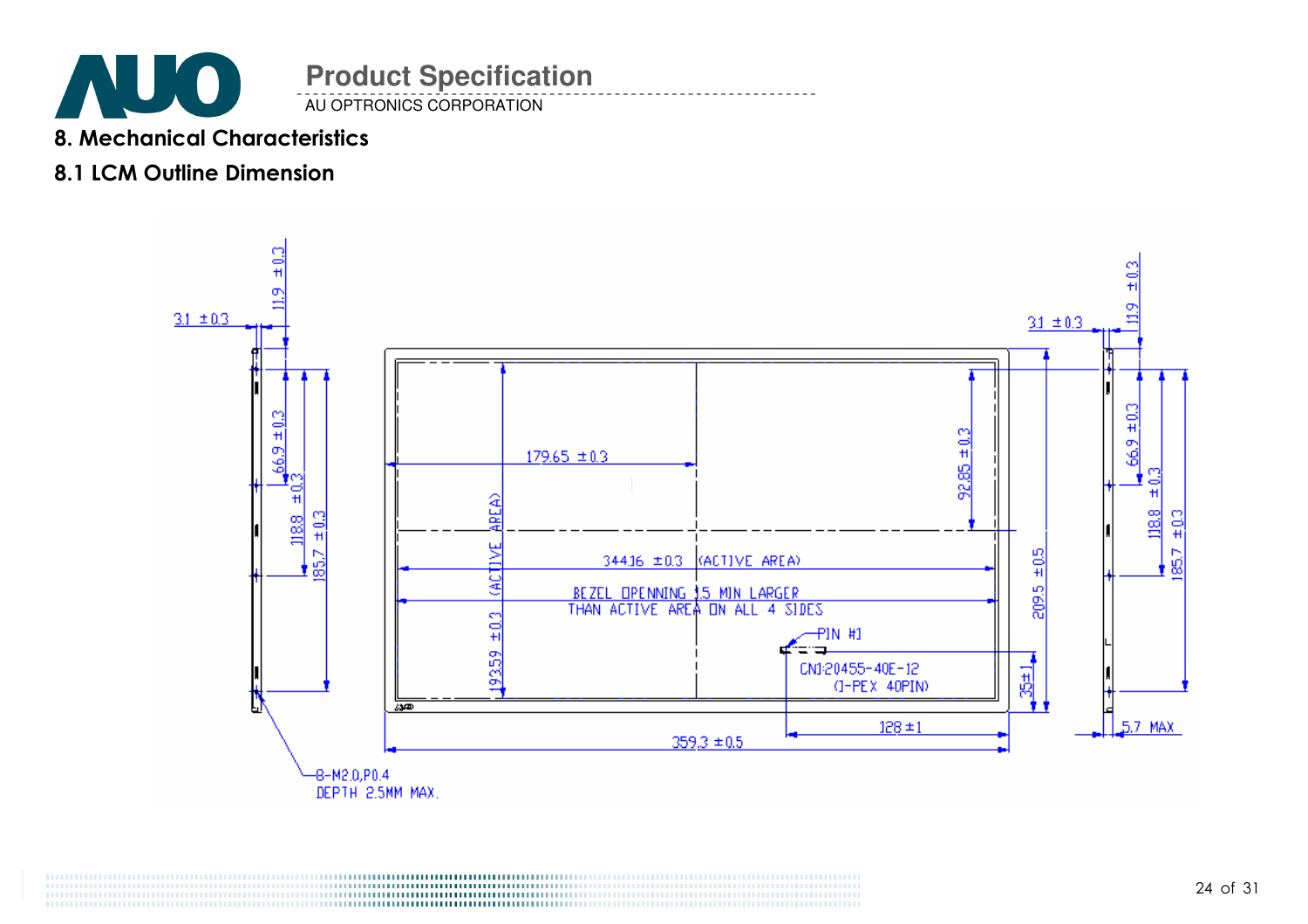

**AU OPTRONICS CORPORATION** 

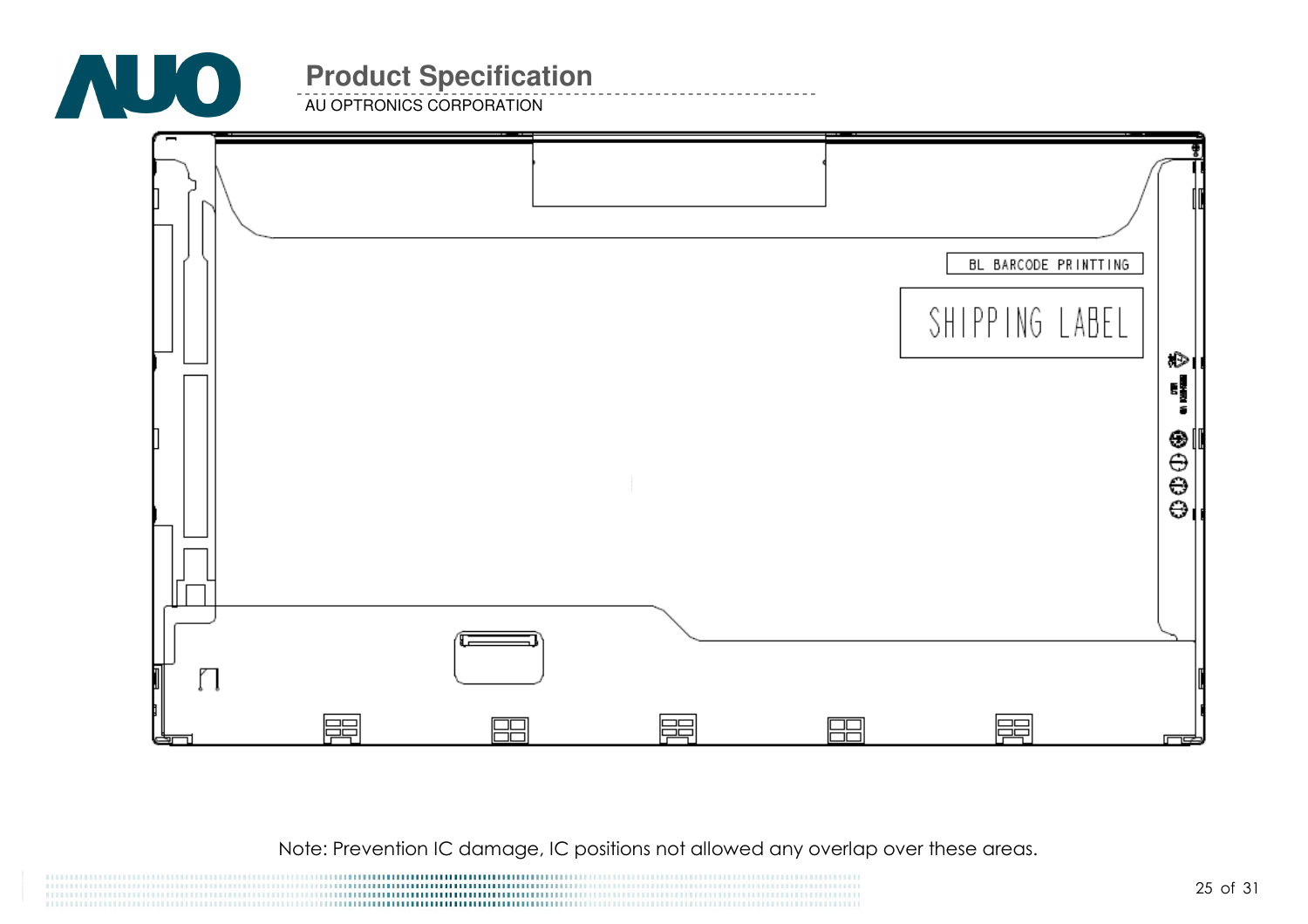

AU OPTRONICS CORPORATION

# 8.2 Screw Hole Depth and Center Position

Maximum Screw penetration from side surface is 2.5mm (See drawing)

Screw hole center location, from front surface =  $3.10 \pm 0.3$ mm (See drawing) Screw Torque: Maximum 2.5 kgf-cm

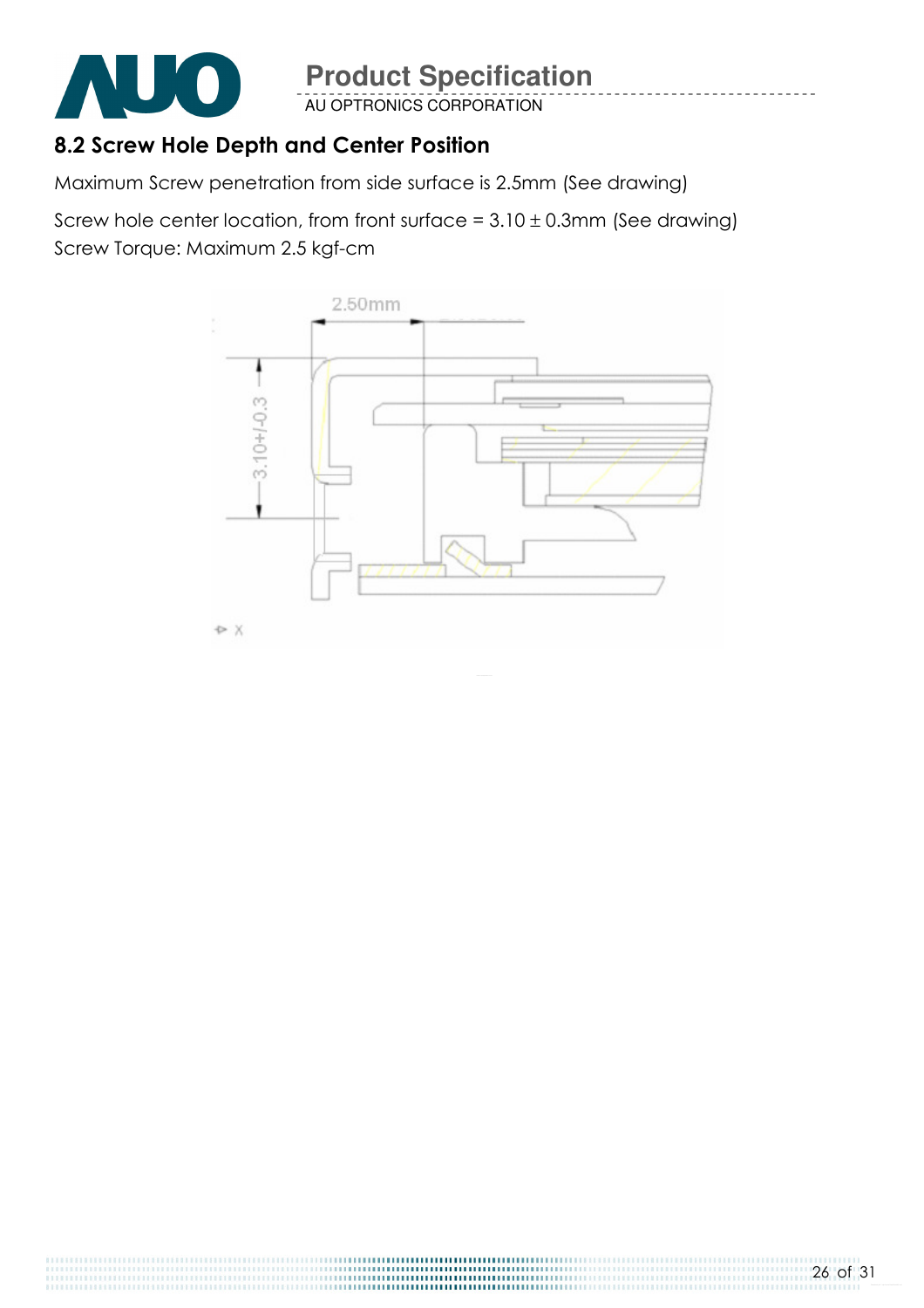

AU OPTRONICS CORPORATION

9. Shipping and Package

### 9.1 Shipping Label Format

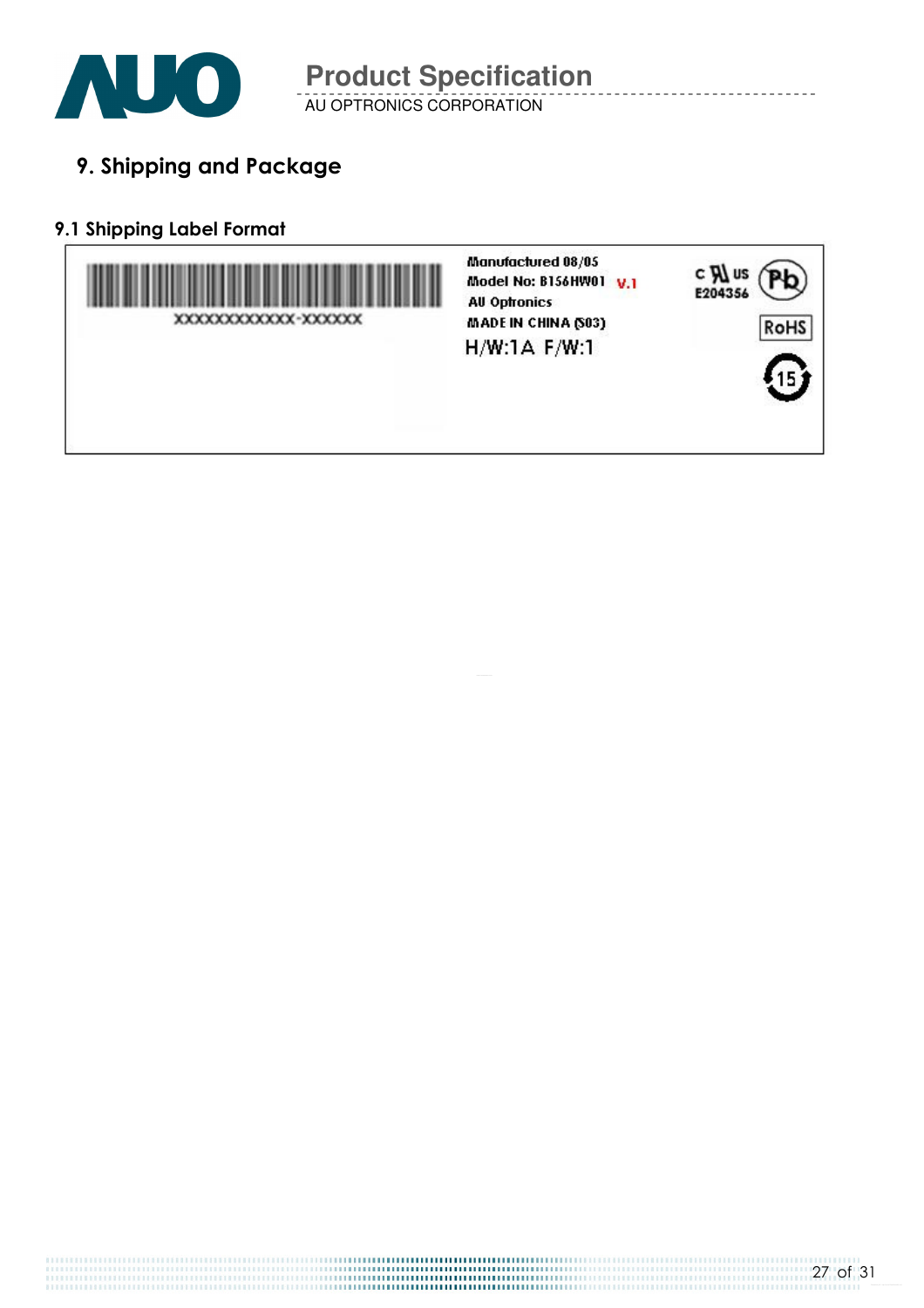

AU OPTRONICS CORPORATION

### 9.2. Carton package



### 9.3 Shipping package of palletizing sequence



Note: Limit of box palletizing  $=$  Max 3 layers(ship and stock conditions)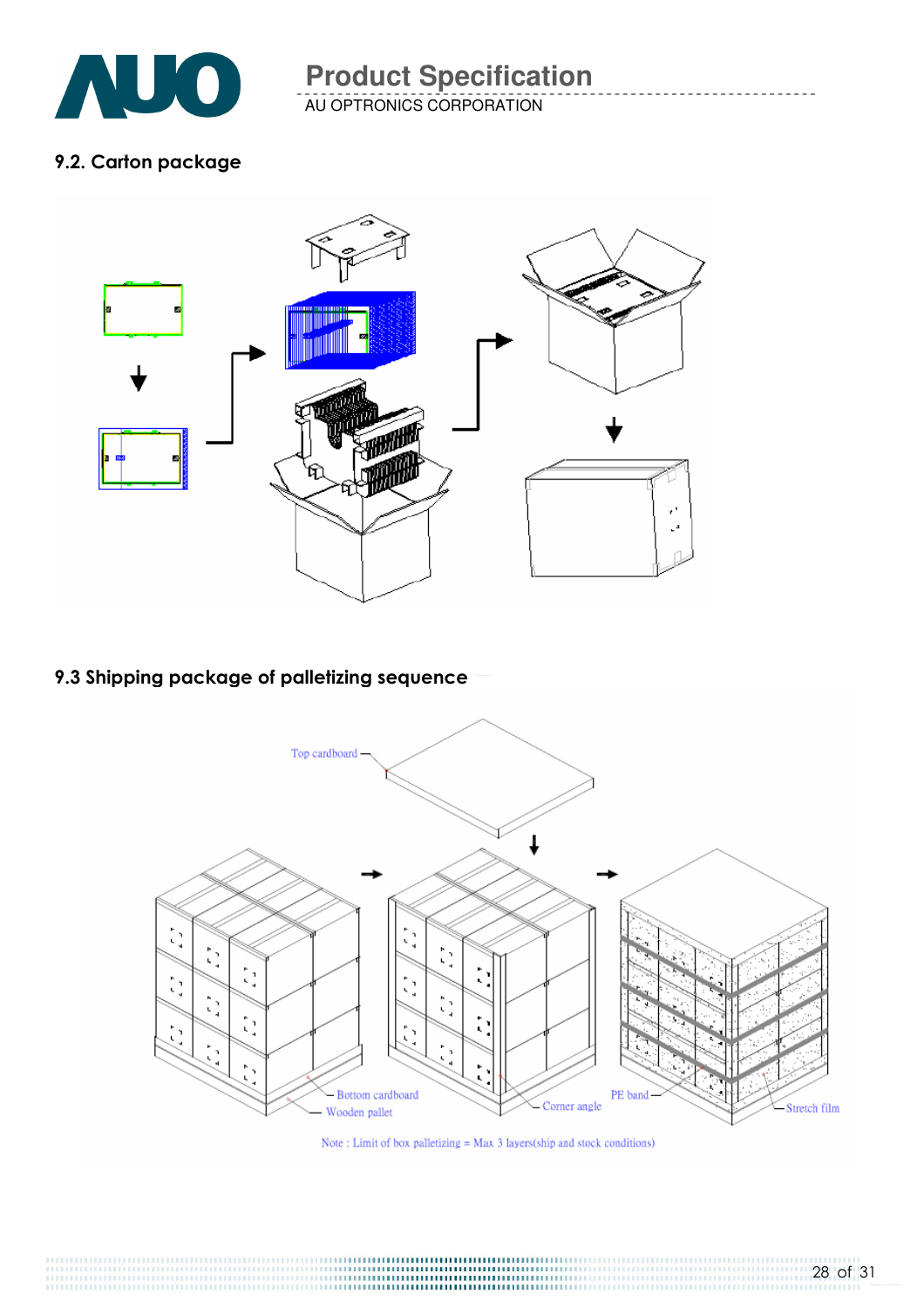

AU OPTRONICS CORPORATION

# 10. Appendix: EDID description

| <b>Address</b> | <b>FUNCTION</b>                                          | Value          | Value      | Value       | <b>Note</b> |
|----------------|----------------------------------------------------------|----------------|------------|-------------|-------------|
| <b>HEX</b>     |                                                          | <b>HEX</b>     | <b>BIN</b> | <b>DEC</b>  |             |
| 00             | Header                                                   | 00             | 00000000   | $\mathbf 0$ |             |
| 01             |                                                          | FF             | 11111111   | 255         |             |
| 02             |                                                          | FF             | 11111111   | 255         |             |
| 03             |                                                          | FF             | 11111111   | 255         |             |
| 04             |                                                          | FF             | 11111111   | 255         |             |
| 05             |                                                          | FF             | 11111111   | 255         |             |
| 06             |                                                          | FF             | 11111111   | 255         |             |
| 07             |                                                          | 00             | 00000000   | $\pmb{0}$   |             |
| 08             | EISA Manuf. Code LSB                                     | 06             | 00000110   | 6           |             |
| 09             | <b>Compressed ASCII</b>                                  | AF             | 10101111   | 175         |             |
| 0A             | Product Code                                             | ED             | 11101101   | 237         |             |
| 0B             | hex, LSB first                                           | 11             | 00010001   | 17          |             |
| 0C             | 32-bit ser #                                             | 00             | 00000000   | $\pmb{0}$   |             |
| 0D             |                                                          | 00             | 00000000   | $\pmb{0}$   |             |
| 0E             |                                                          | 00             | 00000000   | $\pmb{0}$   |             |
| 0F             |                                                          | 00             | 00000000   | $\pmb{0}$   |             |
| 10             | Week of manufacture                                      | 01             | 00000001   | 1           |             |
| 11             | Year of manufacture                                      | 13             | 00010011   | 19          |             |
| 12             | EDID Structure Ver.                                      | 01             | 00000001   | 1           |             |
| 13             | EDID revision #                                          | 03             | 00000011   | 3           |             |
| 14             | Video input def. (digital I/P, non-TMDS, CRGB)           | 80             | 10000000   | 128         |             |
| 15             | Max H image size<br>(rounded to cm)                      | 22             | 00100010   | 34          |             |
| 16             | <b>Max V image size</b> (rounded to cm)                  | 13             | 00010011   | 19          |             |
| 17             | <b>Display Gamma</b><br>$(=(gamma*100)-100)$             | 78             | 01111000   | 120         |             |
| 18             | Feature support (no DPMS, Active OFF, RGB, tmg<br>Blk#1) | 0A             | 00001010   | 10          |             |
| 19             | Red/green low bits (Lower 2:2:2:2 bits)                  | C <sub>8</sub> | 11001000   | 200         |             |
| 1A             | Blue/white low bits (Lower 2:2:2:2 bits)                 | 95             | 10010101   | 149         |             |
| 1B             | Red x (Upper 8 bits)                                     | 9E             | 10011110   | 158         |             |
| 1C             | Red y/ highER 8 bits                                     | 57             | 01010111   | 87          |             |
| 1D             | Green x                                                  | 54             | 01010100   | 84          |             |
| <b>1E</b>      | Green y                                                  | 92             | 10010010   | 146         |             |
| 1F             | Blue x                                                   | 26             | 00100110   | 38          |             |
| 20             | Blue y                                                   | 0F             | 00001111   | 15          |             |
| 21             | White x                                                  | 50             | 01010000   | 80          |             |
| 22             | White y                                                  | 54             | 01010100   | 84          |             |
| 23             | Established timing 1                                     | 00             | 00000000   | $\pmb{0}$   |             |
| 24             | Established timing 2                                     | $00\,$         | 00000000   | $\pmb{0}$   |             |
| 25             | Established timing 3                                     | $00\,$         | 00000000   | $\pmb{0}$   |             |
| 26             | Standard timing #1                                       | 01             | 00000001   | 1           |             |
| 27             |                                                          | 01             | 00000001   | 1           |             |
| 28             | Standard timing #2                                       | 01             | 00000001   | 1           |             |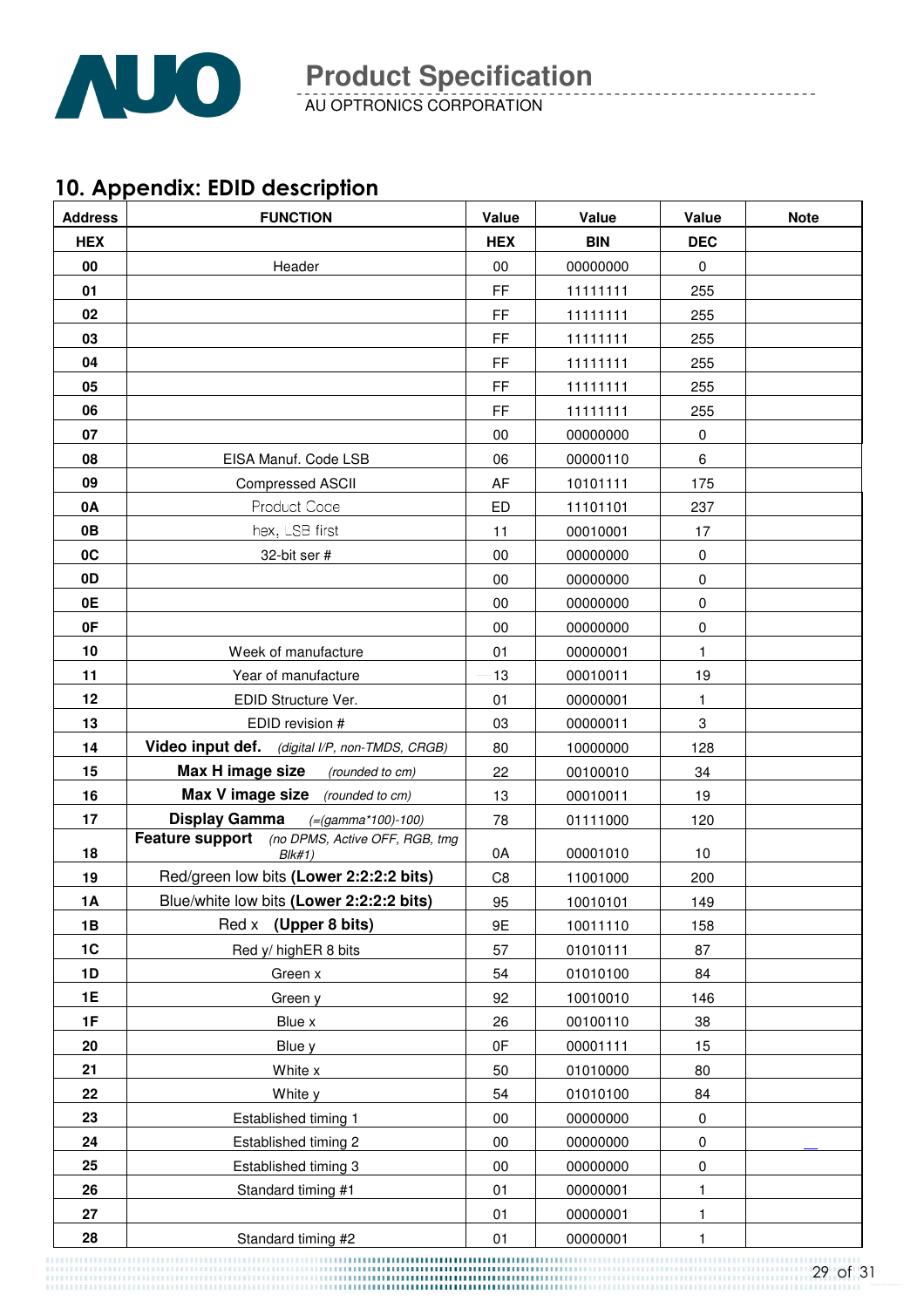

AU OPTRONICS CORPORATION

| 29       |                                                                   | 01             | 00000001             | 1           |  |
|----------|-------------------------------------------------------------------|----------------|----------------------|-------------|--|
| 2A       | Standard timing #3                                                | 01             | 00000001             | 1           |  |
| 2B       |                                                                   | 01             | 00000001             | 1           |  |
| 2C       | Standard timing #4                                                | 01             | 00000001             | 1           |  |
| 2D       |                                                                   | 01             | 00000001             | 1           |  |
| 2E       | Standard timing #5                                                | 01             | 00000001             | 1           |  |
| 2F       |                                                                   | 01             | 00000001             | 1           |  |
| 30       | Standard timing #6                                                | 01             | 00000001             | 1           |  |
| 31       |                                                                   | 01             | 00000001             | 1           |  |
| 32       | Standard timing #7                                                | 01             | 00000001             | 1           |  |
| 33       |                                                                   | 01             | 00000001             | 1           |  |
| 34       | Standard timing #8                                                | 01             | 00000001             | 1           |  |
| 35       |                                                                   | 01             | 00000001             | 1           |  |
| 36       | <b>LSB</b><br>Pixel Clock/10000                                   | 4C             | 01001100             | 76          |  |
| 37       | Pixel Clock/10000<br><b>USB</b>                                   | 36             | 00110110             | 54          |  |
| 38       | Horz active Lower 8bits                                           | 80             | 10000000             | 128         |  |
| 39       | Horz blanking Lower 8bits                                         | 5E             | 01011110             | 94          |  |
| 3A       | HorzAct:HorzBlnk<br>Upper 4:4 bits<br>Vertical Active Lower 8bits | 70             | 01110000             | 112         |  |
| 3B<br>3C | <b>Lower 8bits</b><br><b>Vertical Blanking</b>                    | 38<br>46       | 00111000             | 56          |  |
| 3D       | Vert Act: Vertical Blanking<br>(upper 4:4 bit)                    | 40             | 01000110<br>01000000 | 70<br>64    |  |
| 3E       | HorzSync. Offset                                                  | 1E             | 00011110             | 30          |  |
| 3F       | HorzSync. Width                                                   | 14             | 00010100             | 20          |  |
| 40       | VertSync.Offset: VertSync.Width                                   | AA             | 10101010             | 170         |  |
| 41       | Horz‖ Sync Offset/Width Upper 2bits                               | 00             | 00000000             | $\mathbf 0$ |  |
| 42       | Horizontal Image Size Lower 8bits                                 | 58             | 01011000             | 88          |  |
| 43       | Vertical Image Size Lower 8bits                                   | C <sub>1</sub> | 11000001             | 193         |  |
| 44       | Horizontal & Vertical Image Size (upper 4:4 bits)                 | 10             | 00010000             | 16          |  |
| 45       | Horizontal Border (zero for internal LCD)                         | 00             | 00000000             | $\pmb{0}$   |  |
| 46       | Vertical Border (zero for internal LCD)                           | 00             | 00000000             | 0           |  |
| 47       | Signal (non-intr, norm, no stero, sep sync, neg pol)              | 18             | 00011000             | 24          |  |
| 48       | Detailed timing/monitor                                           | 00             | 00000000             | 0           |  |
| 49       | descriptor #2                                                     | $00\,$         | 00000000             | 0           |  |
| 4A       |                                                                   | $00\,$         | 00000000             | $\pmb{0}$   |  |
| 4B       |                                                                   | 0F             | 00001111             | 15          |  |
| 4C       |                                                                   | $00\,$         | 00000000             | 0           |  |
| 4D       |                                                                   | 00             | 00000000             | $\pmb{0}$   |  |
| 4E       |                                                                   | 00             | 00000000             | 0           |  |
| 4F       |                                                                   | 00             | 00000000             | $\pmb{0}$   |  |
| 50       |                                                                   | 00             | 00000000             | 0           |  |
| 51<br>52 |                                                                   | 00<br>00       | 00000000<br>00000000 | 0<br>0      |  |
| 53       |                                                                   | $00\,$         | 00000000             | 0           |  |
| 54       |                                                                   | 00             | 00000000             | $\pmb{0}$   |  |
| 55       |                                                                   | 00             | 00000000             | 0           |  |
| 56       |                                                                   | $00\,$         | 00000000             | $\pmb{0}$   |  |
| 57       |                                                                   | $00\,$         | 00000000             | $\pmb{0}$   |  |
|          |                                                                   |                |                      |             |  |